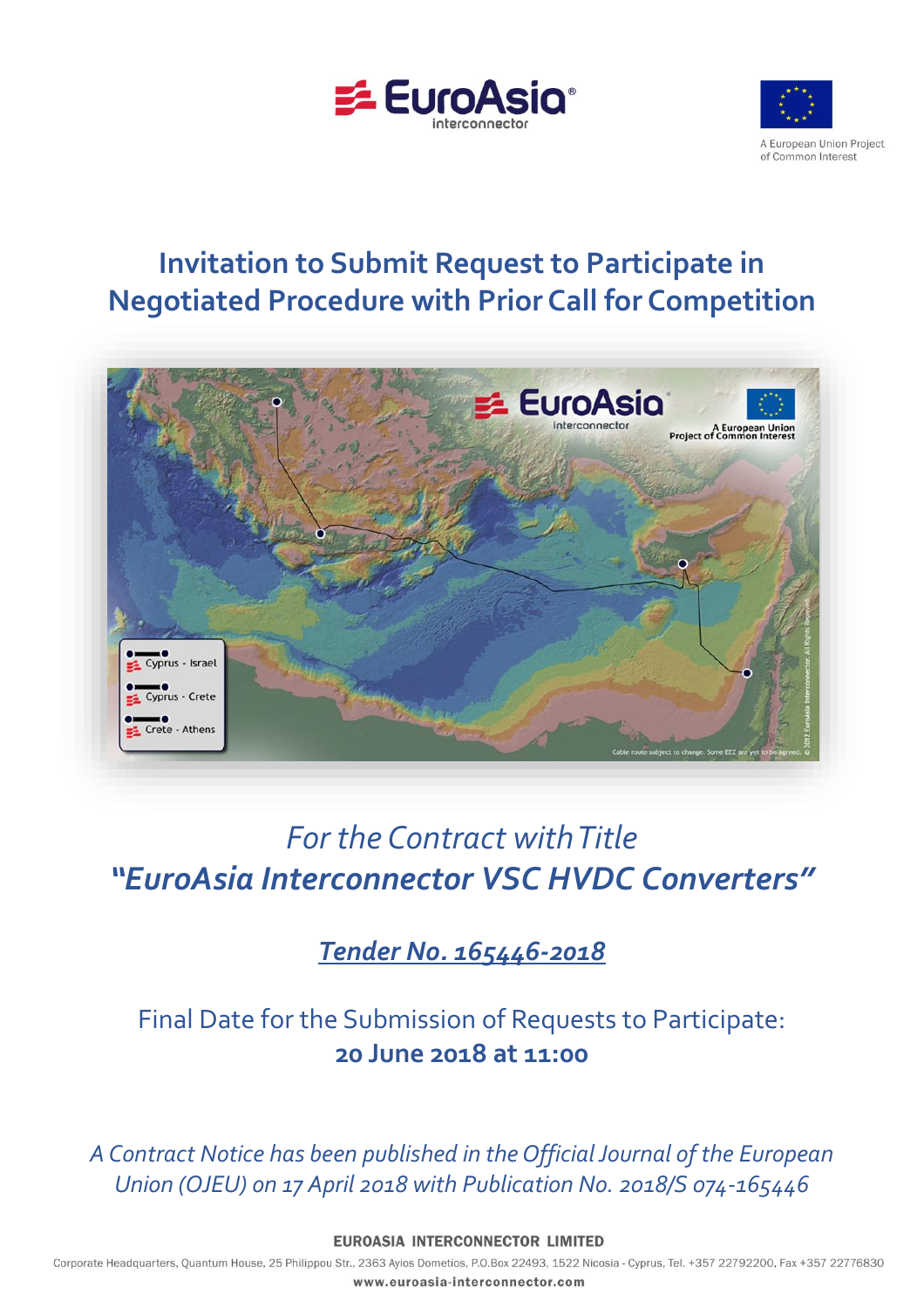



A European Union Project of Common Interest

# **TABLE OF CONTENTS**

| 1.<br>2.<br>3.<br>4.<br>5.<br>6.<br>7.<br>8.<br>9.<br>10.<br>Article 2: Object, Place, Description and Essential Characteristics of the Project  7 |  |
|----------------------------------------------------------------------------------------------------------------------------------------------------|--|
|                                                                                                                                                    |  |
|                                                                                                                                                    |  |
|                                                                                                                                                    |  |
|                                                                                                                                                    |  |
| 1.<br>$\overline{2}$ .<br>3.                                                                                                                       |  |
| 1.<br>2.<br>3.<br>4.<br>5.<br>6.<br>7.<br>8.<br>9.<br>10.<br>11.                                                                                   |  |
|                                                                                                                                                    |  |
| 1.<br>2.<br>3.<br>4.<br>5.                                                                                                                         |  |
|                                                                                                                                                    |  |
| 1.<br>2.<br>3.<br>4.<br>5.<br>6.<br>7.                                                                                                             |  |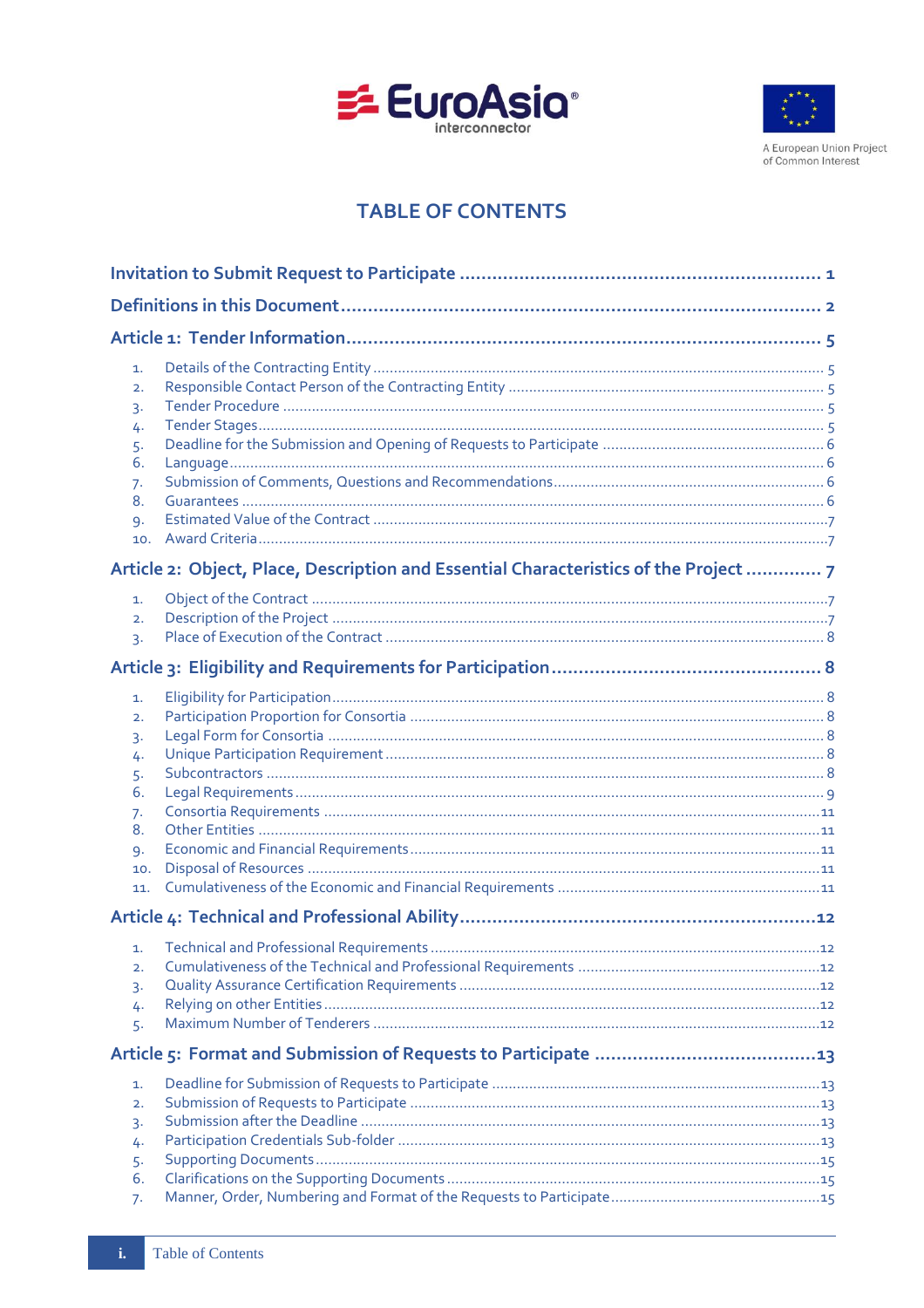



A European Union Project<br>of Common Interest

| 5.                               |
|----------------------------------|
| 3.<br>4.<br>6.<br>7.<br>8.<br>9. |
| 10.<br>11.<br>12.<br>13.         |
|                                  |
| 1.                               |
|                                  |
| 1.                               |
| 2.<br>3.<br>4.<br>5.<br>6.       |
|                                  |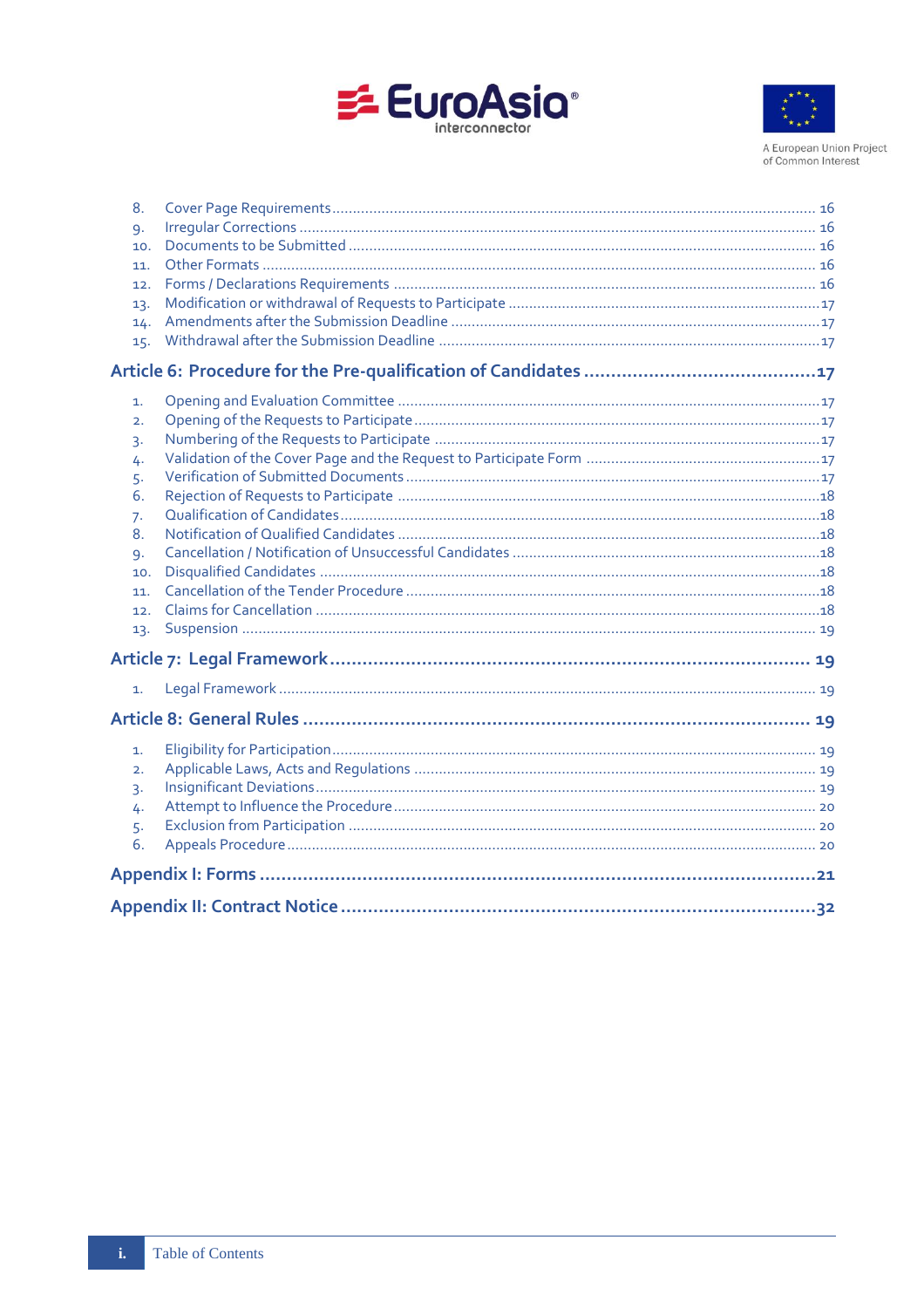



# **INVITATION TO SUBMIT REQUEST TO PARTICIPATE**

<span id="page-3-0"></span>EuroAsia Interconnector Limited, a subsidiary of Cyprus-based Quantum Energy Limited and with the participation of Greek Public Power Corporation (PPC) S.A., invites all Economic Operators to submit a Request to Participate in a "Negotiated Procedure with Prior Call for Competition" for the award of the works contract with object:

# **"EuroAsia Interconnector VSC HVDC Converters"**

The tender procedure will reflect the principles of Directive 2014/25/EU of the European Parliament and of the Council of 26 February 2014 for "Negotiated Procedures with Prior Call for Competition" and of the applicable legislation of the Republic of Cyprus. A Contract Notice for the abovementioned contract has been published in the Official Journal of the European Union (OJEU) on 17 April 2018 with publication number 2018/S 074-165446 (short version 165446-2018).

EuroAsia Interconnector Limited is the project promoter of EuroAsia Interconnector, a Project of Common Interest (PCI) of the European Union that will link the electrical systems of Israel, Cyprus and Greece (Crete and Attica) in creating a reliable energy bridge between the continents of Europe and Asia. EuroAsia Interconnector is included in the 2017 PCI list as cluster PCI 3.10 consisting of the following PCIs:

- PCI 3.10.1 Interconnection between Hadera (IL) and Kofinou (CY)
- PCI 3.10.2 Interconnection between Kofinou (CY) and Korakia, Crete (EL)
- PCI 3.10.3 Internal line between Korakia, Crete (EL) and Attica region (EL)

Grants have been previously approved and provided by the Connecting Europe Facility (CEF) for the execution of the studies for the EuroAsia Interconnector project. An application for cofinancing the construction of the project through a grant by the relevant financier of the European Union will also be submitted to the Connecting Europe Facility (CEF) of the Innovation and Networks Executive Agency (INEA). Other forms of EU financing are also under consideration.

This Invitation provides supplementary information to the Contract Notice published in the OJEU and it can be found in Appendix II of this Invitation and further clarifies the requirements for participation and the information to be submitted by the Economic Operators with their Requests to Participate.

The Estimated Value of the Contract is one billion and twenty million euro (EUR 1.020.000.000). This amount does not include Value Added Tax (VAT) and it does not constitute the upper bid limit.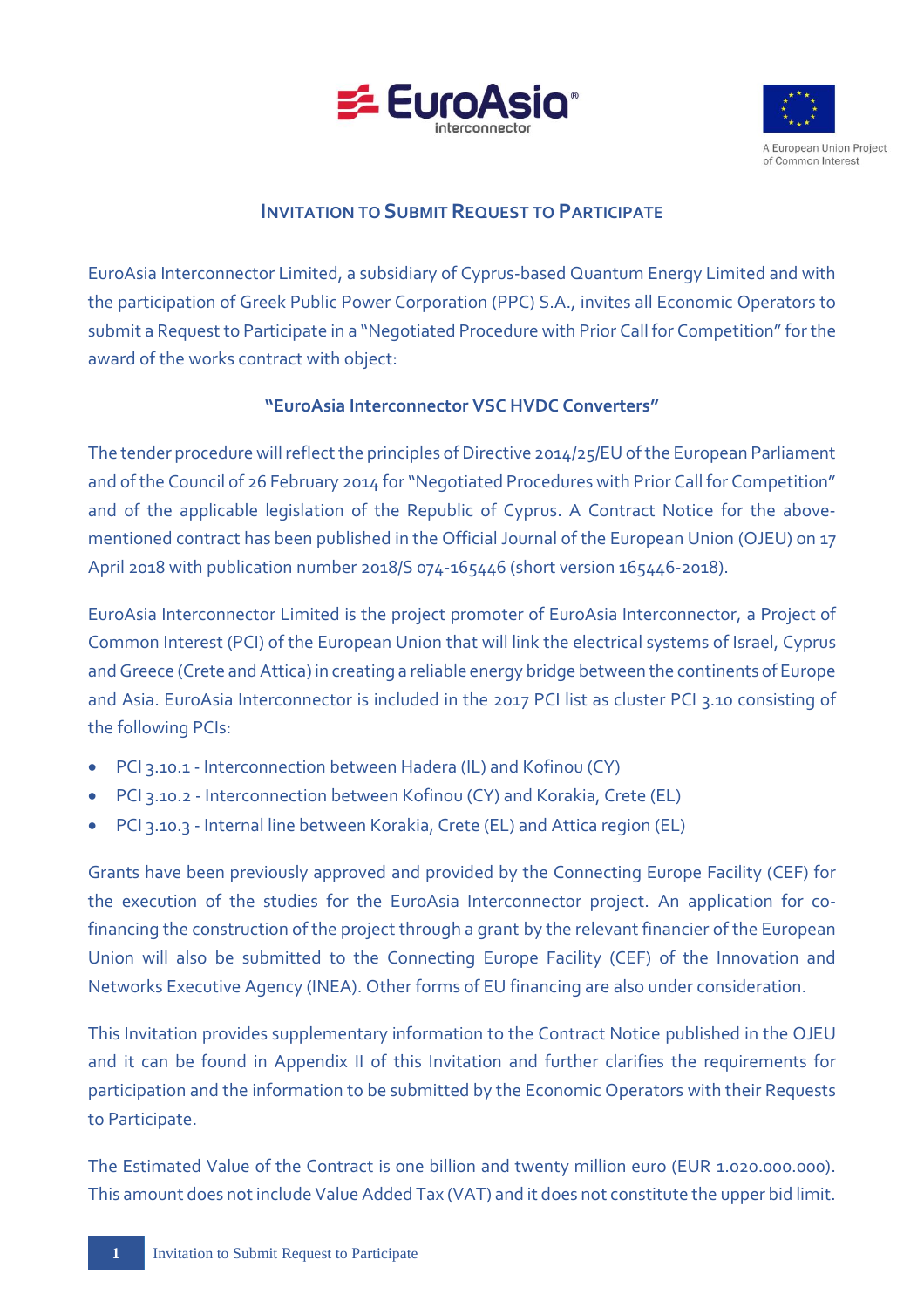



# **DEFINITIONS IN THIS DOCUMENT**

<span id="page-4-0"></span>In this Invitation, the words with capital letters shall have the following meaning. Definitions can be used in singular or plural.

# **AWARD DECISION**

The decision issued by the Contracting Entity, whereby the Contract is awarded to the selected Tenderer.

# **AWARD STAGE**

The second stage of the tender procedure, where qualified Candidates will be invited to negotiate and submit a Tender.

# **CANDIDATE**

Any Interested Economic Operator who submits a Request to Participate.

# **CLARIFICATION**

Clarification on the submitted certificates and/or alternative credentials, or even completion of information which are missing due to the failure of submit the required certificates, provided that they were held by the tenderer before the date of submission of tenders. During the evaluation process the Contracting Entity may request such clarification.

# **CONTRACT**

The contract between the Contracting Entity and the Contractor, which is the subject of this tender procedure and which is concluded after the announcement of the Award Decision.

# **CONTRACT NOTICE**

The contract notice published in the Official Journal of the European Union on 17/04/2018 publication number 2018/S 074-165446 (short version 165446-2018).

# **CONTRACT SCOPE**

The provision of works for design, manufacture, supply, installation and commissioning of four HVDC VSC Converters and four sea-electrodes, one in each of Attica, Crete, Cyprus and Israel, including the MVDC submarine cables that will connect the land MVDC cables at the landing points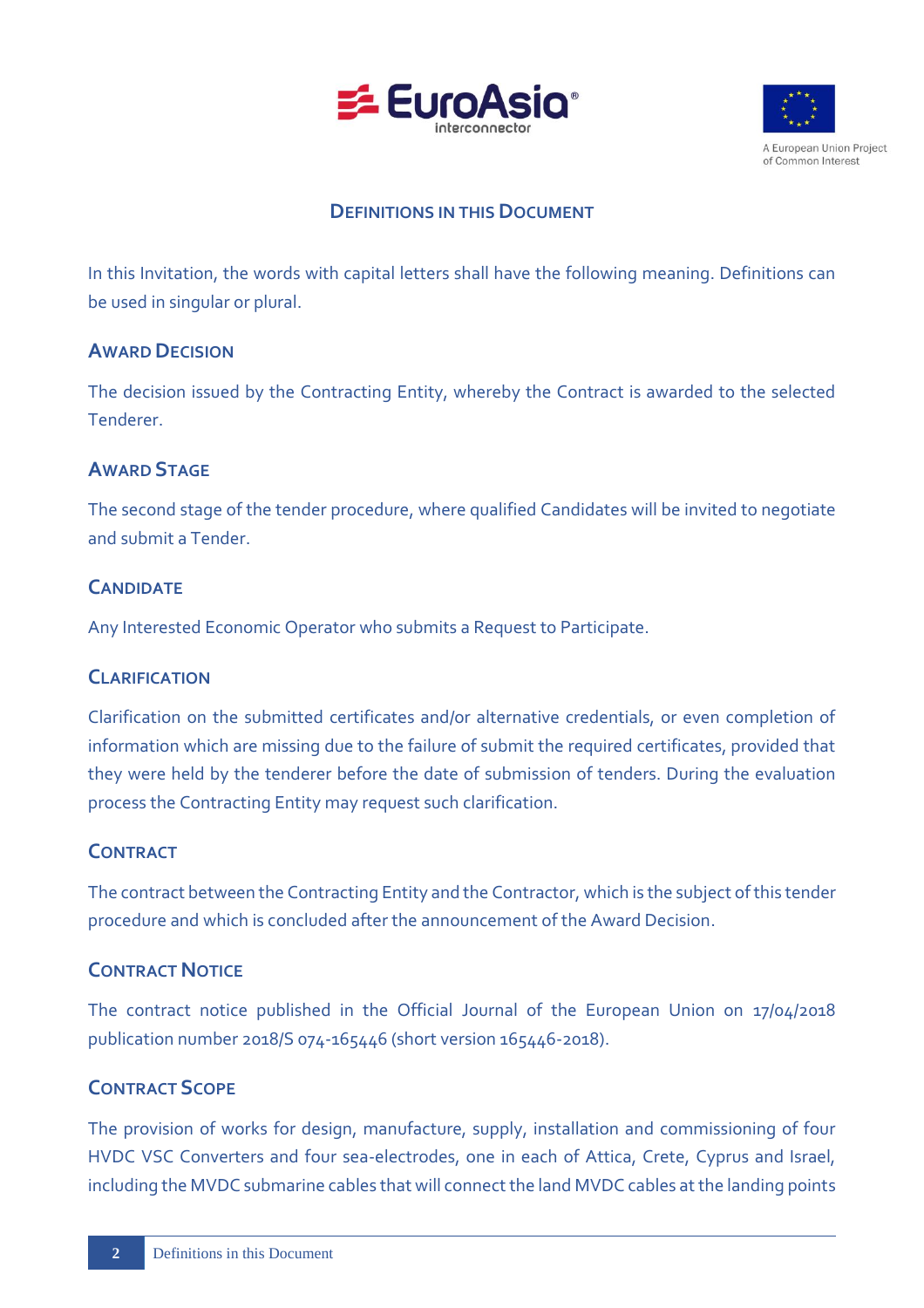



with the sea electrodes, falling under categories 31000000, 45000000, 31121110, 31170000, 31711140, 31321220, 31321500, 45231000, 45232000, 45314310, 45244000, 60630000 of the CPV classification, as will be identified in detail in the Tender Documents.

# **CONTRACTING ENTITY**

EuroAsia Interconnector Limited Corporate Headquarters Quantum House: 25, Philippou Street CY-2363 Ayios Dometios Nicosia, Cyprus T: +357 22 792 200 F: +357 22 776 799 [www.euroasia-interconnector.com](http://www.euroasia-interconnector.com/)

# **CONTRACTOR**

The Tenderer to be selected to enter into a Contract with the Contracting Entity, in the manner, under the terms and in accordance with the procedure that will be described in the Tender Documents.

# **ECONOMIC OPERATOR**

Any natural or legal persons (governed by public or private law) or consortia of natural and/or legal persons.

# **ESTIMATED VALUE**

The potential cost of the Contract, estimated by the Contracting Entity, exclusive of VAT, including any form of options and any renewals of the Contract, as explicitly set out in the Tender Documents.

# **INTERESTED ECONOMIC OPERATOR**

Any Economic Operator who is registered in the System.

# **INVITATION**

This document, namely the "Invitation to Submit Request to Participate in Negotiated Procedure with Prior Call for Competition" including its Annexes and which may be downloaded from [www.euroasia-interconnector.com/procurement.](http://www.euroasia-interconnector.com/procurement)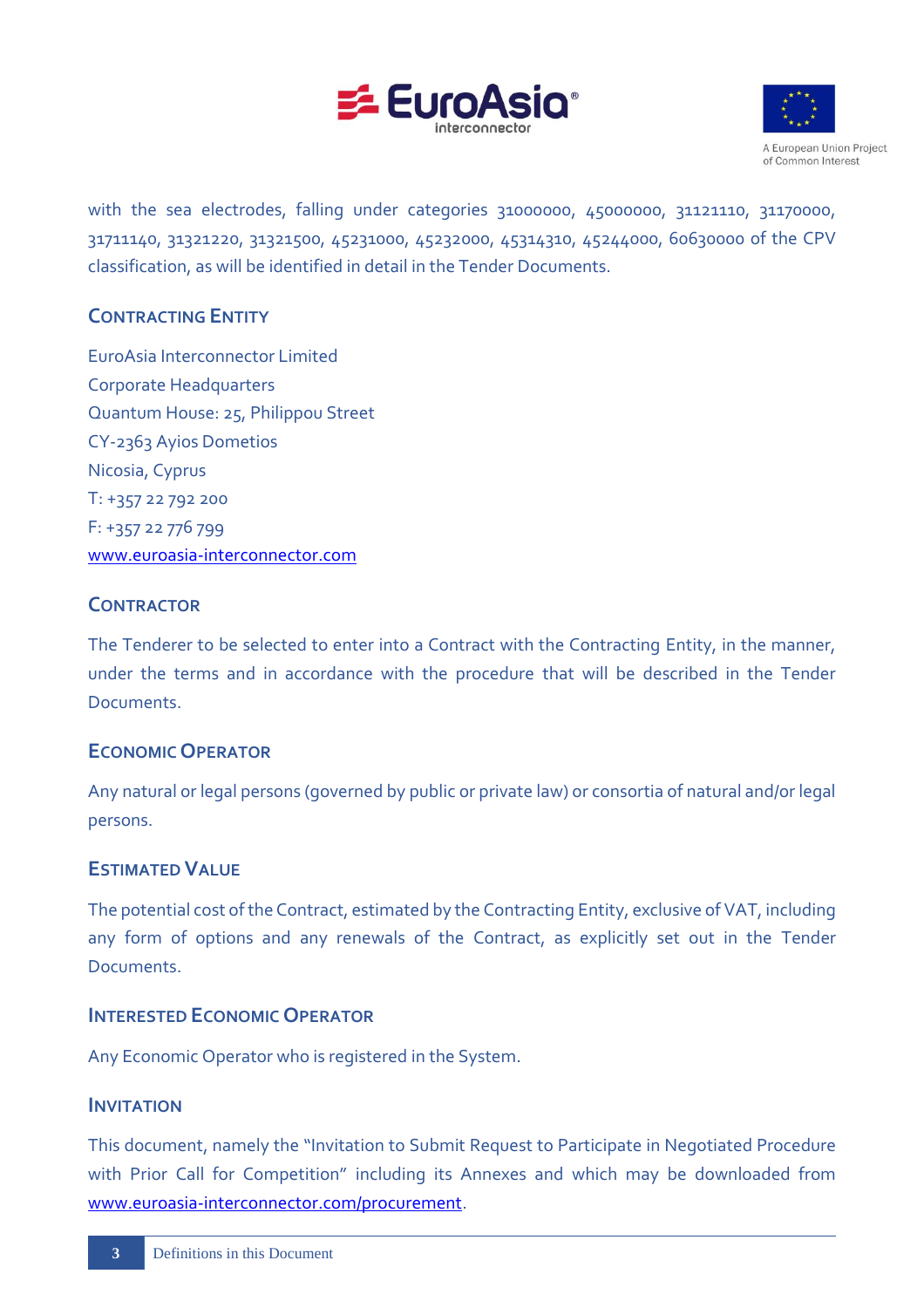



# **PRE-QUALIFICATION STAGE**

The first stage of the tender procedure, where Economic Operators are invited to submit a Request to Participate in order to qualify to the second stage – the Award Stage.

# **REPRESENTATIVE**

The person representing the Candidate, in the circumstances and manner provided for in the Invitation.

# **REQUEST TO PARTICIPATE**

The folder containing the required documents to be submitted by the Interested Economic Operator, as described in the Invitation, in order to be evaluated for qualification to the Award Stage of the tender process.

# **SYSTEM**

The electronic platform for communication and the submission of Requests to Participate. The Economic Operators shall request access to the System (Ariba platform) used for this Prequalification Stage via e-mail to the responsible contact person of the Contracting Entity. See detailed instructions in in Article 5(2).

# **TENDER**

The technical and financial proposal for implementation of the Contract Scope, drawn up and submitted by the Tenderer in the manner and under the terms described in the Tender Documents.

# **TENDERDOCUMENTS**

The documents relating to the Award Stage and which will be provided to the qualified Candidates.

# **TENDERER**

Any qualified Candidate, who has submitted a Tender.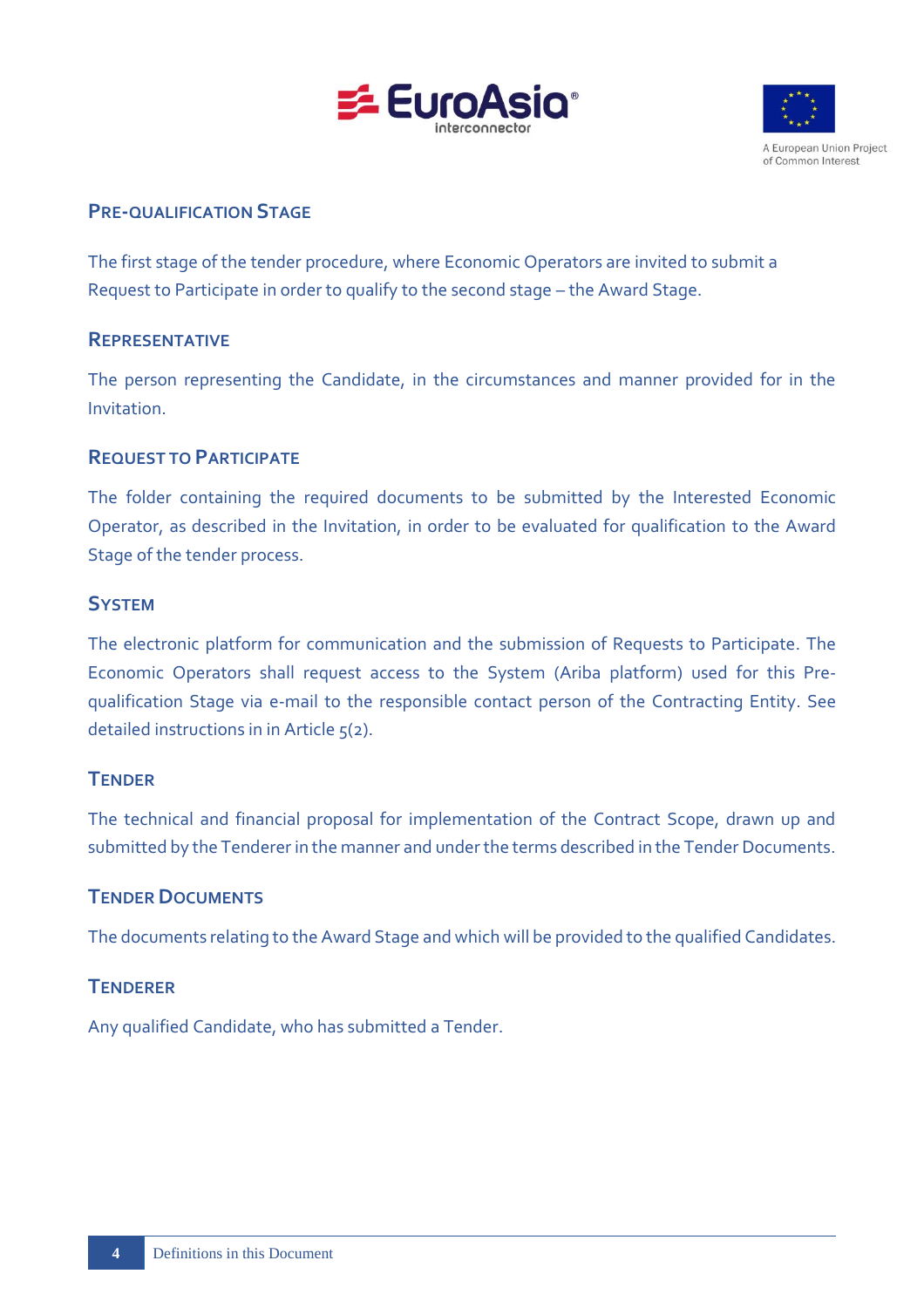



A European Union Project of Common Interest

# <span id="page-7-0"></span>**Article 1: Tender Information**

# <span id="page-7-1"></span>**1. Details of the Contracting Entity**

**EuroAsia Interconnector Limited**

Address: Corporate Headquarters Quantum House: 25, Philippou Street CY-2363 Ayios Dometios Nicosia, Cyprus

T: +357 22 792 200 F: +357 22 776 799 [www.euroasia-interconnector.com](http://www.euroasia-interconnector.com/)

# <span id="page-7-2"></span>**2. Responsible Contact Person of the Contracting Entity**

Marios Efthyvoulou Procurement Director T: +357 22 792 200 F: +357 22 776 799 E-mail: [procurement@euroasia-interconnector.com](mailto:procurement@euroasia-interconnector.com) All communication shall have as Subject: **"EuroAsia Interconnector VSC HVDC Converters"**

# <span id="page-7-3"></span>**3. Tender Procedure**

For the purposes of awarding this Contract, the Contracting Entity has issued a Contract Notice for a "Negotiated Procedure with Prior Call for Competition", reflecting the principles of Directive 2014/25/EU of the European Parliament and of the Council of 26 February 2014 and of the applicable legislation of the Republic of Cyprus.

# <span id="page-7-4"></span>**4. Tender Stages**

The tender procedure will take place in two stages:

- **a.** Pre-qualification Stage: Invitation to all Economic Operators to submit a Request to Participate in order to qualify to the Award Stage of the process. The evaluation of Candidates will be performed according to the process and selection criteria described in this Invitation.
- **b.** Award Stage: Invitation to all qualified Candidates to negotiate and submit a Tender. Details of the Tender evaluation and negotiation process will be provided in the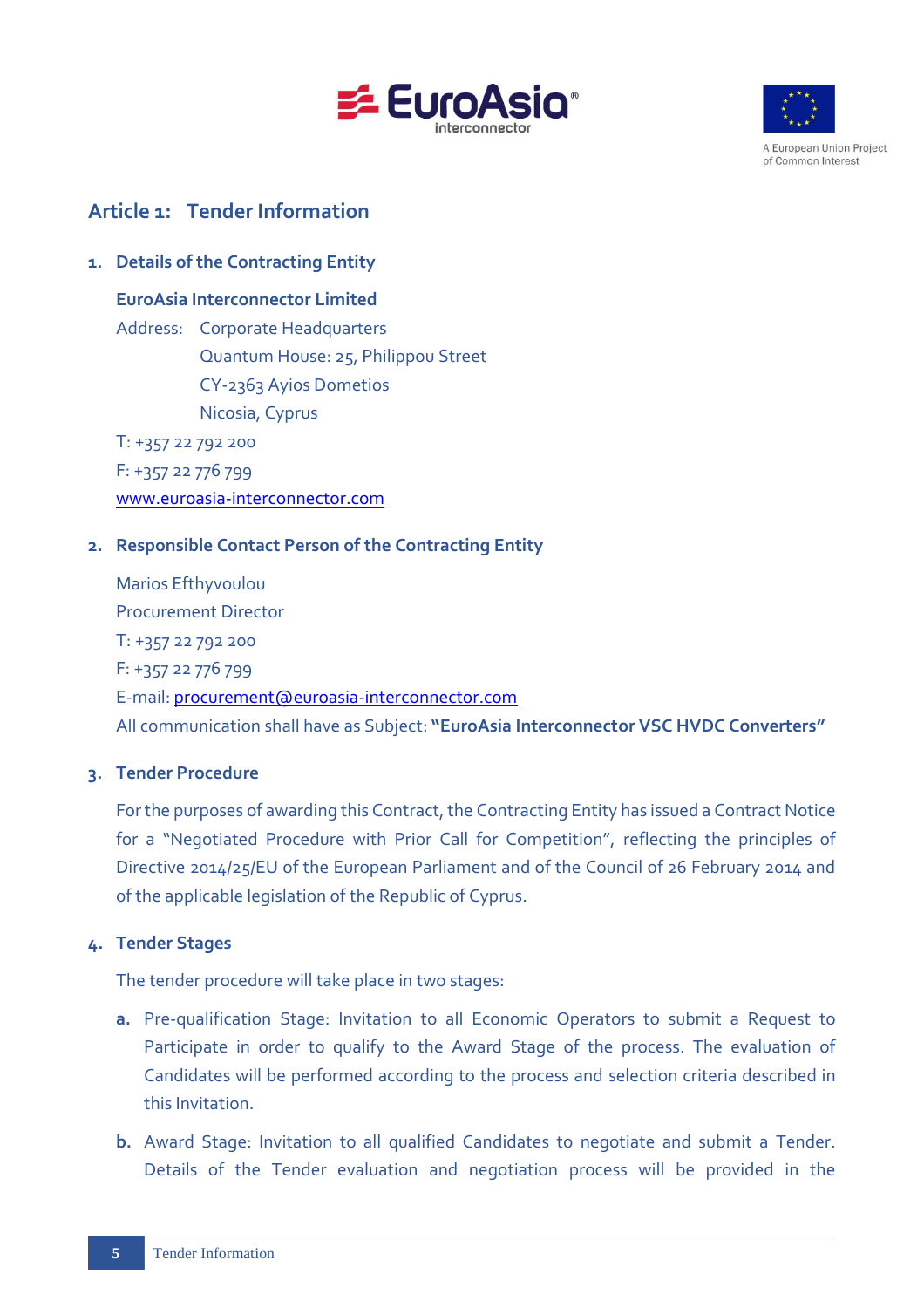



Procurement Documents that will be provided to the qualified Candidates only. The Contracting Entity reserves the right to organize the Award Stage in one or more rounds.

# <span id="page-8-0"></span>**5. Deadline for the Submission and Opening of Requests to Participate**

The deadline for the submission of Requests to Participate is Wednesday, 20 June 2018 at 11:00 local time.

# <span id="page-8-1"></span>**6. Language**

The language used in this tender procedure is the English language. Unless the Contracting Entity indicates otherwise, all the documents that the Interested Economic Operators submit to the Contracting Entity, including the Requests to Participate, must be drawn up in English.

Official documents to be submitted by the Interested Economic Operators that are not available in English must be submitted in the original language accompanied by a translation. The Candidates are responsible for possible errors in the translation.

#### <span id="page-8-2"></span>**7. Submission of Comments, Questions and Recommendations**

Interested Economic Operators may submit any clarification requests, recommendations, comments and/or remarks regarding the terms of the Invitation via the System, at the latest by Wednesday, 06 June 2018 at 11:00.

As long as any clarification requests, recommendations, comments and/or remarks are requested in accordance with the above, the Contracting Entity intends to respond no later than seven (7) days before the final date for submission of the Request to Participate. If necessary, the deadline for receipt of completed Requests to Participate will be extended.

The relevant decisions of the Contracting Entity, which shall be considered as an integral part of this Invitation, will be notified by way of supplementary documents to the Interested Economic Operators and Candidates via the System. Other than such written communication between the Economic Operators and the Contracting Entity, no other communication or interpretation of the terms of the Invitation by any party shall be binding on the Contracting Entity. No amendments shall be made to the Request to Participate documentation by the Candidates.

#### <span id="page-8-3"></span>**8. Guarantees**

Submission of guarantees is not required during the Pre-qualification Stage. The participation guarantee required during the Award Stage, as well as any other guarantees that will be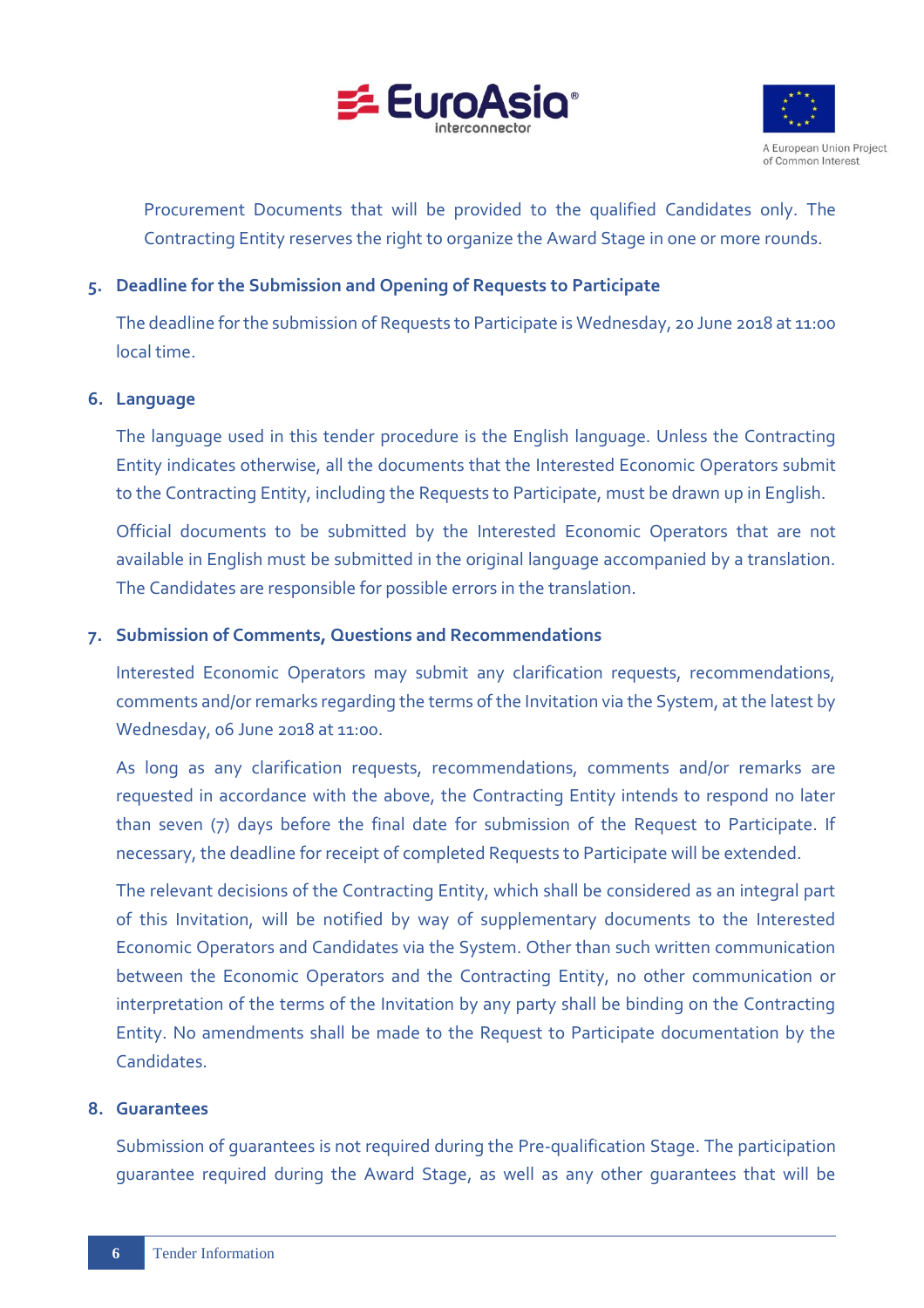



required during the tender process and/or from the awarded Tenderer/Contractor will be defined in the Tender Documents that will be provided to qualified Candidates.

# <span id="page-9-0"></span>**9. Estimated Value of the Contract**

The Estimated Value of the Contract for the execution of the Contract Scope is one billion and twenty million euro (EUR 1.020.000.000). This amount does not include VAT and it does not constitute the upper bid limit.

#### <span id="page-9-1"></span>**10. Award Criteria**

Price is not the only award criterion and all criteria will be defined in the Tender Documents that will be provided to qualified Candidates.

# <span id="page-9-2"></span>**Article 2: Object, Place, Description and Essential Characteristics of the Project**

#### <span id="page-9-3"></span>**1. Object of the Contract**

The object of the contract is "EuroAsia Interconnector VSC HVDC Converters".

#### <span id="page-9-4"></span>**2. Description of the Project**

EuroAsia Interconnector is a multi-terminal VSC-HVDC scheme which will connect Crete and Attica in Greece, Cyprus and Israel, and will comprise four converter stations with seaelectrodes, interconnected by cables. The initial development will allow the transfer of minimum 1.000 MW between converter stations and the envisaged voltage level will be  $\pm$ 400 kV or more. The scheme will be developed under four (4) tender procedures:

- Procurement of the VSC HVDC Converters
- Procurement of the HVDC submarine cables and land cables for Link 1: Israel Cyprus
- Procurement of the HVDC submarine cables and land cables for Link 2: Cyprus Crete
- Procurement of the HVDC submarine cables and land cables for Link 3: Crete Attica

This tender procedure concerns the first of the above-mentioned tender procedures and encompasses the design, manufacture, supply, installation and commissioning of the four (4) HVDC VSC Converters and the four (4) sea-electrodes including the MVDC submarine cables that will connect the land MVDC cables at the landing point with the sea-electrodes. One Converter and its associated sea-electrode will be installed in each of the four (4) locations, namely Israel, Cyprus, Crete and Attica.

The sea-electrodes will be located: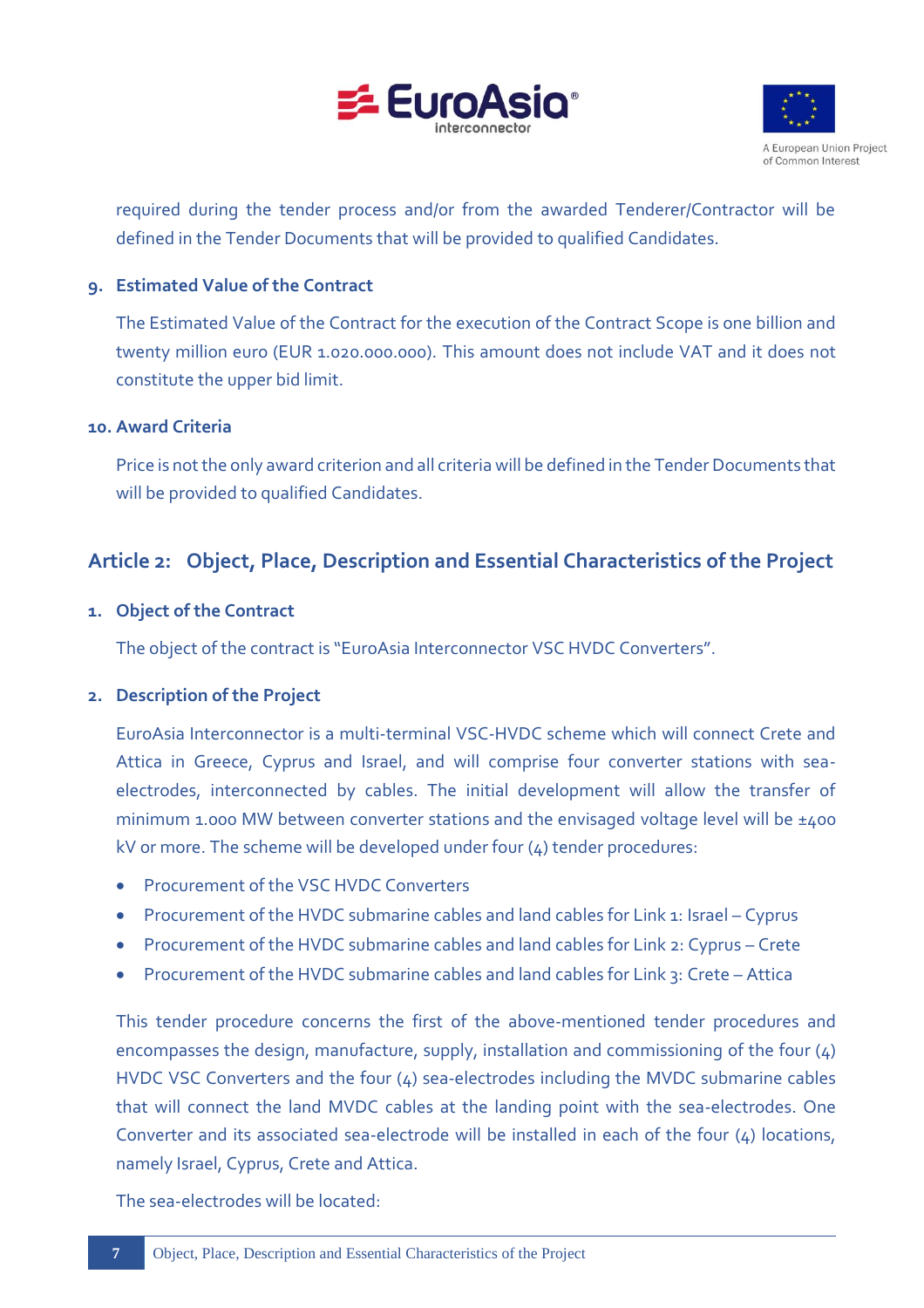



- In Attica at a distance of 37 km from the landing point at a water depth of 30 m.
- In Crete at a distance of 10 km from the landing point at a water depth of  $74$  m.
- In Cyprus at a distance of 8 km from the landing point at a water depth of 40 m.
- In Israel at a distance of 46 km from the landing point at a water depth of 190 m.

#### <span id="page-10-0"></span>**3. Place of Execution of the Contract**

The place of execution of the Contract shall be Crete and Attica in Greece, Cyprus and Israel. Part of the Contract shall be executed offshore in the above-mentioned locations.

# <span id="page-10-1"></span>**Article 3: Eligibility and Requirements for Participation**

#### <span id="page-10-2"></span>**1. Eligibility for Participation**

Eligible for participation in the present tender procedure are all Economic Operators meeting the legal, financial, technical and other requirements provided in this Invitation.

#### <span id="page-10-3"></span>**2. Participation Proportion for Consortia**

Economic Operators who are consortia of natural and/or legal persons may jointly participate in the present tender procedure, under the condition that the participation proportion of each person of the consortium is clearly stated in the Request to Participate.

#### <span id="page-10-4"></span>**3. Legal Form for Consortia**

Consortia are not obliged to take a specific legal form in order to participate in the tender procedure. However, if applicable, the awarded Consortium will be requested to take a specific legal form before the signing of the Contract. Interested Economic Operators should note that the Awarded Tenderer may be required to enter into an Interface Agreement with the Awarded Tenderers of the other procurement procedures related to the implementation of the EuroAsia Interconnector as these are defined in Article 2(2).

#### <span id="page-10-5"></span>**4. Unique Participation Requirement**

Every natural or legal person (governed by public or private law) may participate in the tender procedure either individually or in one consortium only.

# <span id="page-10-6"></span>**5. Subcontractors**

To implement the Contract Scope, the Candidates may use subcontractors. It is understood that in the event the Interested Economic Operator intends to subcontract to third parties and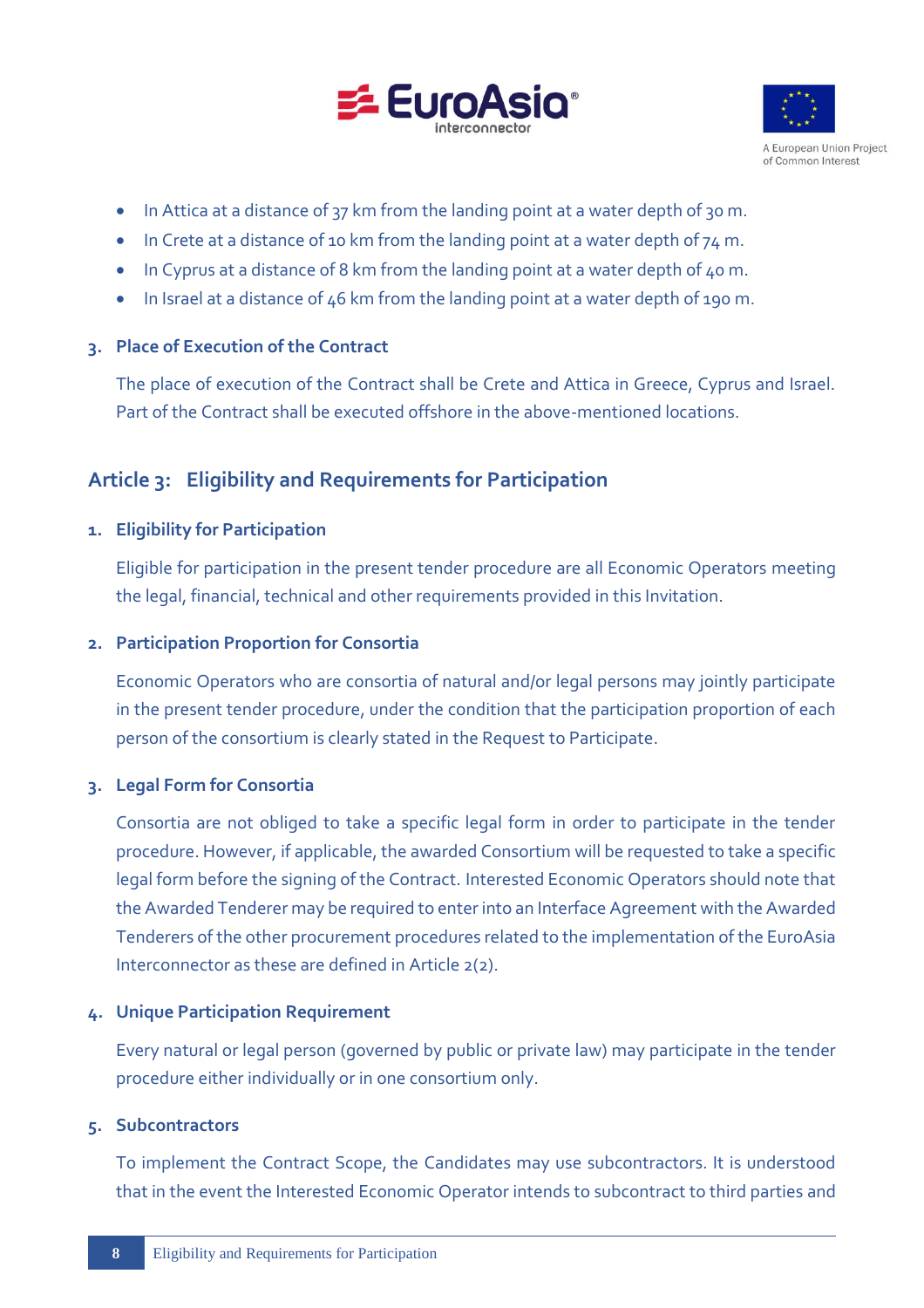



any proposed subcontractors any share of the Contract, the Interested Economic Operator, in preparing his Request to Participate, has been informed whether the same subcontractor participates in any way whatsoever in another Request to Participate in the same tender procedure.

Qualified Candidates will have to indicate in their Tenders the specific part of the contract that they intend to subcontract to third parties and any proposed subcontractors. This indication shall be without prejudice to the question of the Tenderer's liability.

# <span id="page-11-0"></span>**6. Legal Requirements**

To participate in the tender procedure, Candidates must meet the following requirements concerning their personal situation:

- **a.** They must not have been found guilty, convicted by final judgement and neither have admitted:
	- participation in a criminal organisation (as defined in Article 2 of Council Framework Decision 2008/841/JHA of 24 October 2008 on the fight against organised crime),
	- corruption (as defined in Article 3 of the Convention of the fight against corruption involving officials of the European Communities or officials of Member States of the European Union and Article 2(1) of Council Framework Decision 2003/568/JHA),
	- fraud (within the meaning of Article 1 of the Convention relating to the protection of the financial interests of the European Communities of 27/11/1995),
	- terrorist offences or offences linked to terrorism (as defined in Articles 1 and 3 of Council Framework Decision 2002/475/JHA of 13 June 2002 on combating terrorism) or inciting, aiding or abetting an offence as defined in Article 4 of the aforementioned Decision,
	- money laundering or terrorist financing, (as defined in Article 2 of the national laws for the Prevention and Suppression of Money Laundering and Terrorist financing (laws of 2007 - 2016)),
	- child labour and other forms of trafficking in human beings (in accordance with Article 2 of the Law 60(I) of 2014 of the Republic of Cyprus on the Prevention, Fighting against Trafficking in and Exploitation of Human Beings and Protection of Victims).

It is noted that the obligation of the Contracting Entity to exclude Economic Operators from the procurement procedure is also applicable if the person found guilty, convicted by final judgement or having admitted any of the above, is a member of an administrative,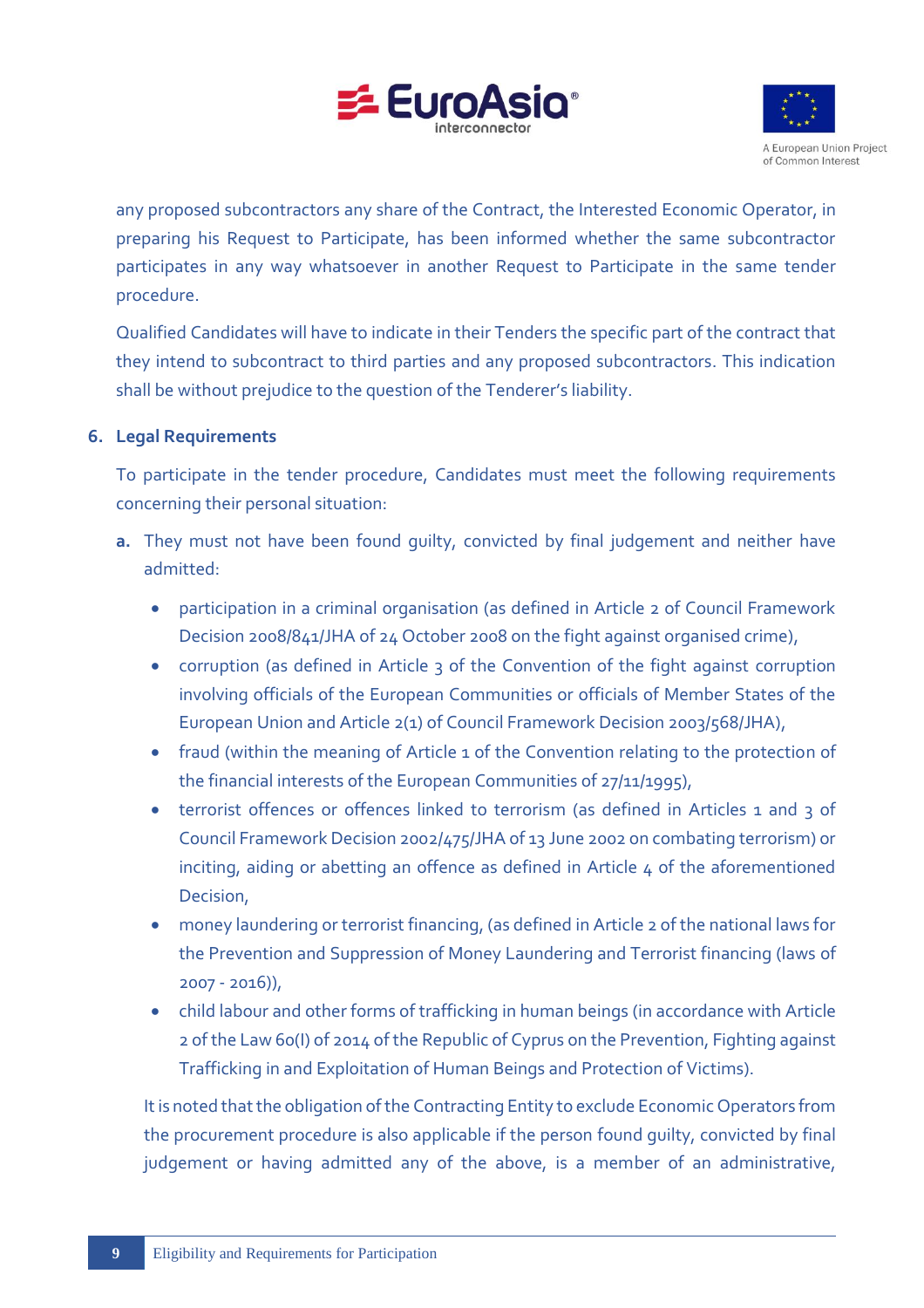



management or supervisory body of the Economic Operator or has powers of representation, decision or control therein.

**b.** They must not be in breach of their obligations relating to the payment of taxes or social security contributions as at the closing date for the submission of Tenders, where these have been established by a judicial or administrative decision having final and binding effect in accordance with the legal provisions of the Republic of Cyprus or with those of the country where they are established.

It is noted that the Contracting Entity can exclude an Economic Operator from participation in the procurement procedure where it can demonstrate by any appropriate means that the Economic Operator is in breach of its obligations relating to the payment of taxes or social security contributions.

- **c.** They must not be bankrupt or the subject of insolvency or winding-up proceedings, their assets must not have administered by a liquidator or by the court, they must not be in an arrangement with creditors, their business activities must not be suspended, and they must not be in any analogous situation arising from a similar procedure under the applicable national laws and regulations of the Republic of Cyprus.
- **d.** They must not be guilty of grave professional misconduct including, but not limited to, violations of competition rules or of intellectual property rights, which renders them unreliable and their integrity questionable, as this can be demonstrated by the Contracting Entity by appropriate means.
- **e.** They must not have entered into agreements with other Economic Operators aimed at distorting competition, where the Contracting Entity has reasonably plausible indications to conclude so.
- **f.** They must not have a conflict of interest that cannot be effectively remedied without excluding them from participation in the tender procedure.
- **g.** They must not have distorted the competition from the prior involvement in the preparation of the procurement procedure, unless this can be effectively remedied without excluding them from participation in the tender procedure.
- **h.** They must not have shown significant or persistent deficiencies in the performance of a substantive requirement under a prior public contract, a prior contract with a contracting entity or a prior concession contract which led to early termination of that prior contract, damages or other comparable sanctions.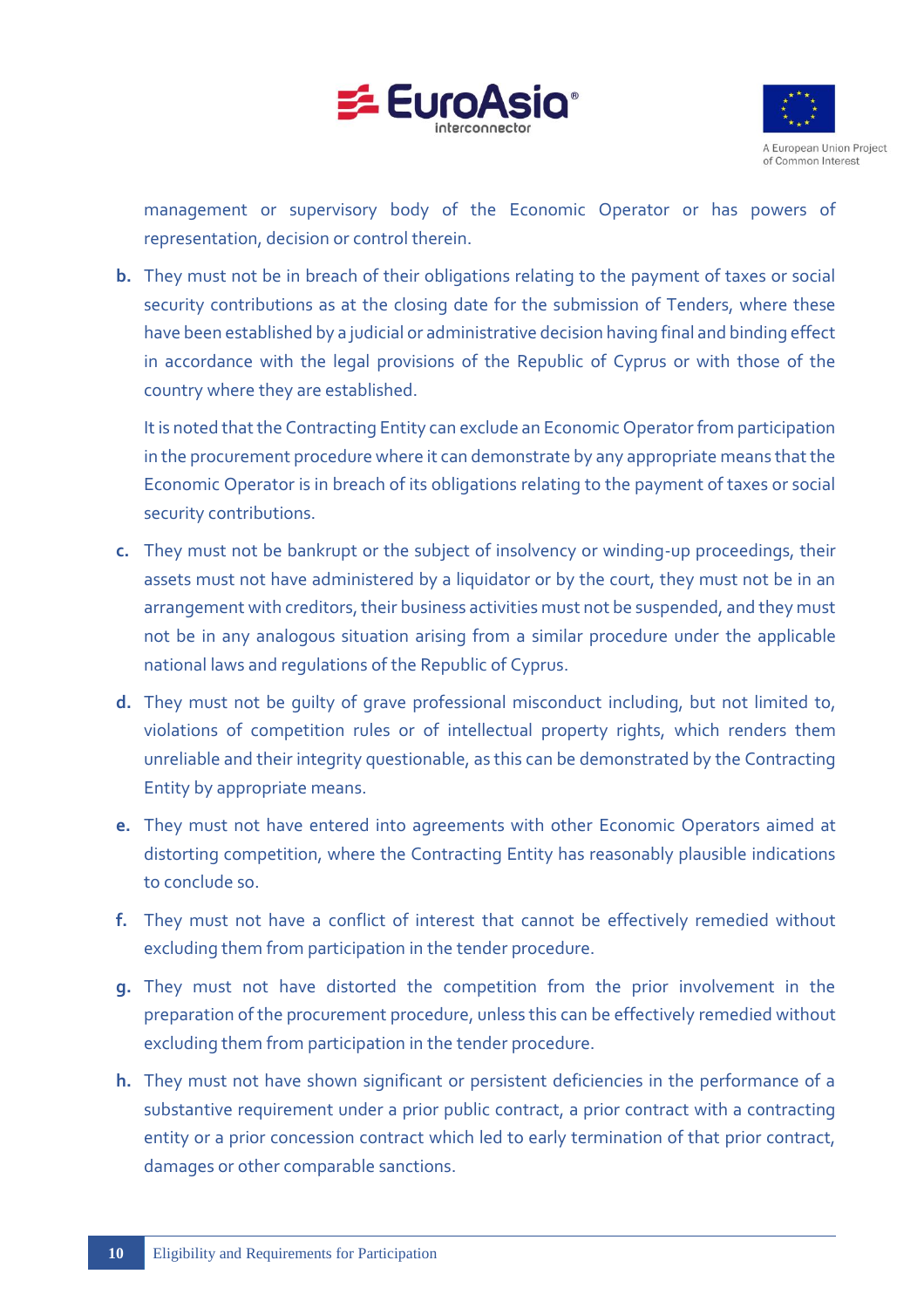



**i.** They must not be guilty of serious misrepresentation in supplying the information required for the verification of the absence of grounds for exclusion or the fulfilment of the selection criteria, must not have withheld such information or are not able to submit the supporting documents required.

#### <span id="page-13-0"></span>**7. Consortia Requirements**

It is understood that if the Candidate is a consortium of natural and/or legal persons, the requirements of Article 3(6) must be met by all consortium members.

#### <span id="page-13-1"></span>**8. Other Entities**

The same requirements of Article 3(6) must be met by the entities whose capacities the Candidate is invoking, within the meaning of Articles  $3(10)$  and  $4(4)$ .

#### <span id="page-13-2"></span>**9. Economic and Financial Requirements**

To participate in the tender procedure, Candidates must meet the following requirement concerning their economic and financial standing:

Their average annual turnover for the last three (3) financial years must be at least equal to one hundred million euro (EUR 100.000.000) in the HVDC business line.

#### <span id="page-13-3"></span>**10. Disposal of Resources**

A Candidate may rely on the capacities of other entities, regardless of the legal nature of the links it has with them, in order to fulfil the requirement of Article 3(9). In such a case, he must be able to prove to the Contracting Entity that he shall have at his disposal the resources necessary including, but not limited to, by delivery of an adequate commitment by those entities to that effect.

It is noted that where a Candidate relies on the capacities of other entities with regard to criteria relating to economic and financial standing, the Contracting Entity may require that the Candidate and those entities be jointly liable for the execution of the Contract.

#### <span id="page-13-4"></span>**11. Cumulativeness of the Economic and Financial Requirements**

It is understood that if the Candidate is a consortium of natural and/or legal persons, it is sufficient for the requirement of Article 3(9) to be met cumulatively by the consortium members.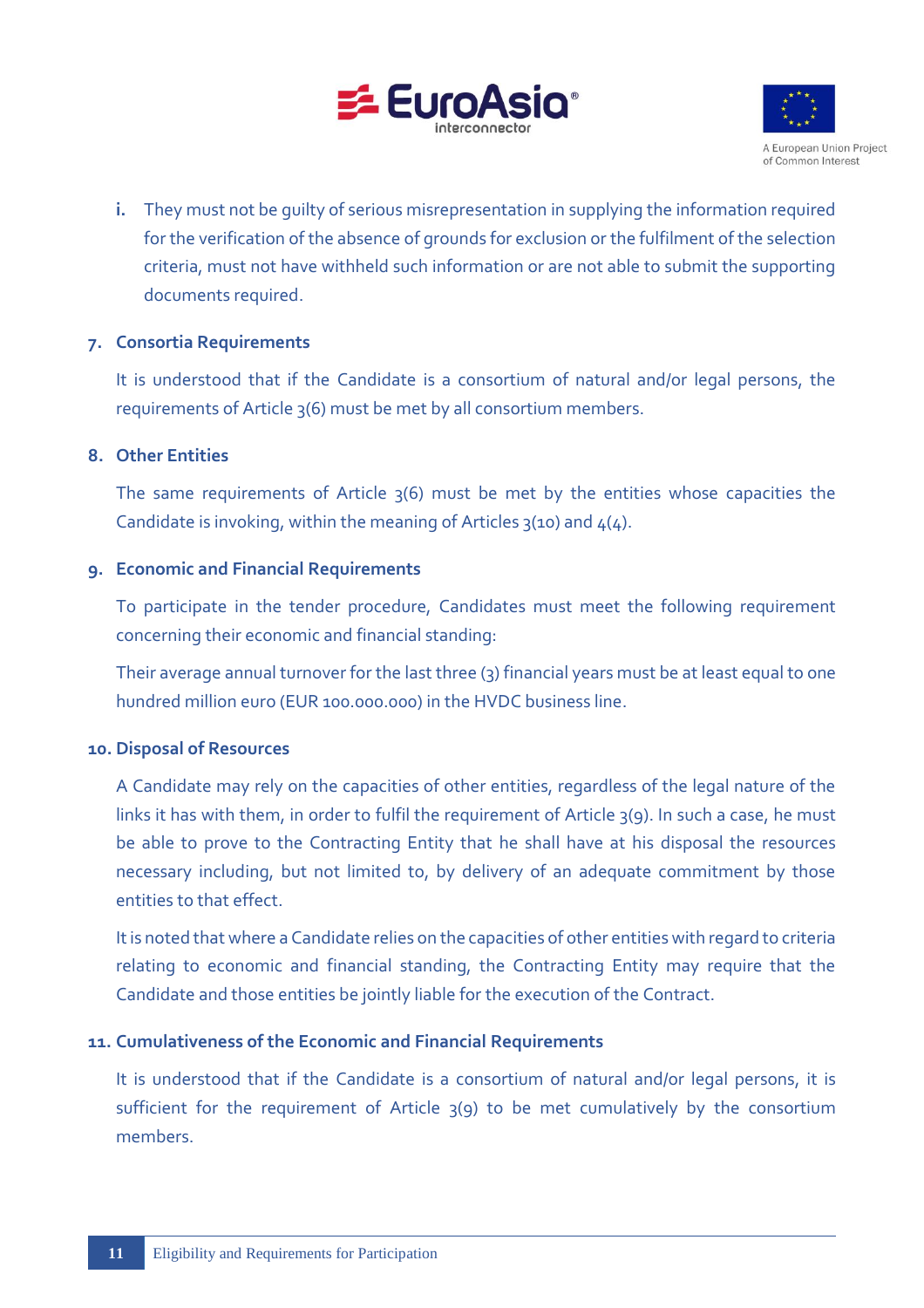



# <span id="page-14-0"></span>**Article 4: Technical and Professional Ability**

### <span id="page-14-1"></span>**1. Technical and Professional Requirements**

To participate in the tender procedure, Candidates must meet the following requirement concerning their technical and professional ability:

They must have successfully completed at least two VSC HVDC convertor stations in different interconnection projects, rated at or above 500 MVA and at or above ±200 kV DC during the period 2013 – 2018. The term 'completion' shall mean that the implementation of the related HVDC interconnector projects are at least 60% complete in terms of the amount disbursed with respect to the total value of the projects, as of the date of submission of the Request to Participate.

# <span id="page-14-2"></span>**2. Cumulativeness of the Technical and Professional Requirements**

It is understood that if the Candidate is a consortium of natural and/or legal persons, it is sufficient for the requirements of Article  $4(1)$  to be met cumulatively by the consortium members.

# <span id="page-14-3"></span>**3. Quality Assurance Certification Requirements**

Candidates should be certified in accordance with the CYS EN ISO 9000 series of Cyprus standards, by a recognised Institute or Organisation, for the provision of works and services similar to those put out to tender, or hold some other equivalent certification issued by Organisations having their registered office in Member States of the European Union, or other proof of the existence of equivalent quality assurance measures for the works and services that they provide. It is understood that if the Candidate is a consortium of natural and/or legal persons, this requirement must be met by all consortium members.

# <span id="page-14-4"></span>**4. Relying on other Entities**

A Candidate may rely on the capacities of other entities, regardless of the legal nature of the links it has with them, in order to fulfil the requirements of Article 4(1). In such a case, he must be able to prove to the Contracting Entity that he shall have at his disposal the resources necessary including, but not limited to, by delivery of an adequate commitment by those entities to that effect.

#### <span id="page-14-5"></span>**5. Maximum Number of Tenderers**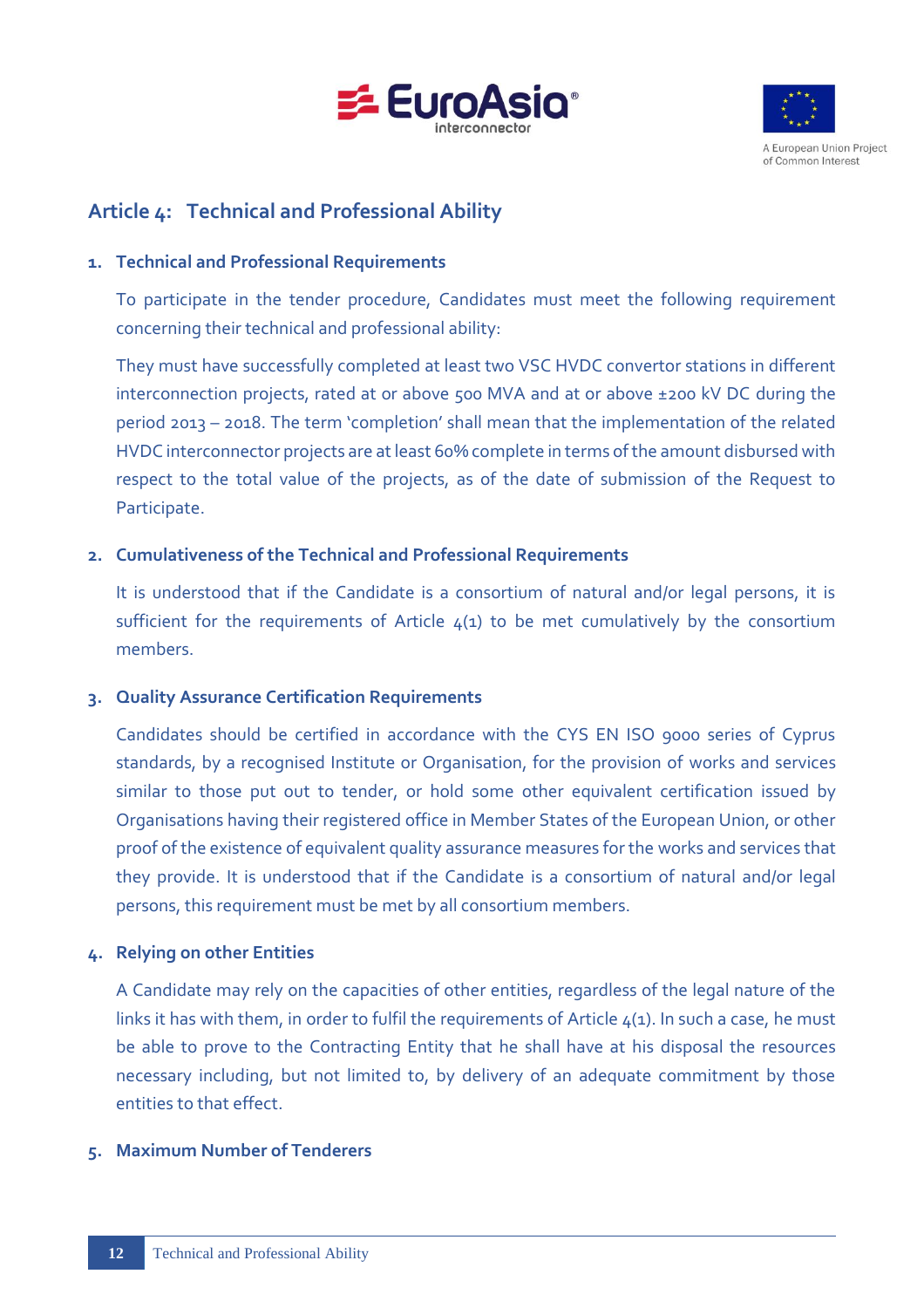



All Candidates who qualify will be invited to participate in the next stage of the process, i.e. the Award Stage.

# <span id="page-15-0"></span>**Article 5: Format and Submission of Requests to Participate**

# <span id="page-15-1"></span>**1. Deadline for Submission of Requests to Participate**

Interested Economic Operators must submit their Requests to Participate no later than the deadline for the submission of Requests to Participate specified in Article  $1(5)$ .

# <span id="page-15-2"></span>**2. Submission of Requests to Participate**

The Invitation to Submit Request to Participate is available for unrestricted and full direct access, free of charge, at [www.euroasia-interconnector.com/procurement.](http://www.euroasia-interconnector.com/procurement)

Requests to Participate should be submitted via the System on or before the date specified for the submission of Requests to Participate in Article 1(5). The Economic Operators that wish to submit a Request to Participate must request access to the System used for this tender procedure by sending an e-mail to the responsible contact person of the Contracting Entity as defined in Article 1(2), mentioning the name of the Economic Operator, address, VAT number, contact name, e-mail and telephone of the contact person. In case the Economic Operators is a consortium of natural and/or legal persons, the leader of the consortium shall be indicated, and the above information shall be provided for each member of the consortium.

Information to access the System will be provided by return of an e-mail. Applicants are advised to request this access as soon as possible as granting access to the System requires at least two (2) working days.

# <span id="page-15-3"></span>**3. Submission after the Deadline**

The responsibility for timely reception of Requests to Participate rests with the Economic Operators. Requests to Participate that have not been received by the deadline specified in Article  $1(5)$  shall be excluded.

# <span id="page-15-4"></span>**4. Participation Credentials Sub-folder**

The Request to Participate folder in the Pre-qualification Stage should contain the "Participation Credentials" sub-folder. This sub-folder contains the legalisation documents establishing the right of the Interested Economic Operator to participate in the tender procedure pursuant to Articles 3 and 4 and, in particular, comprises the following: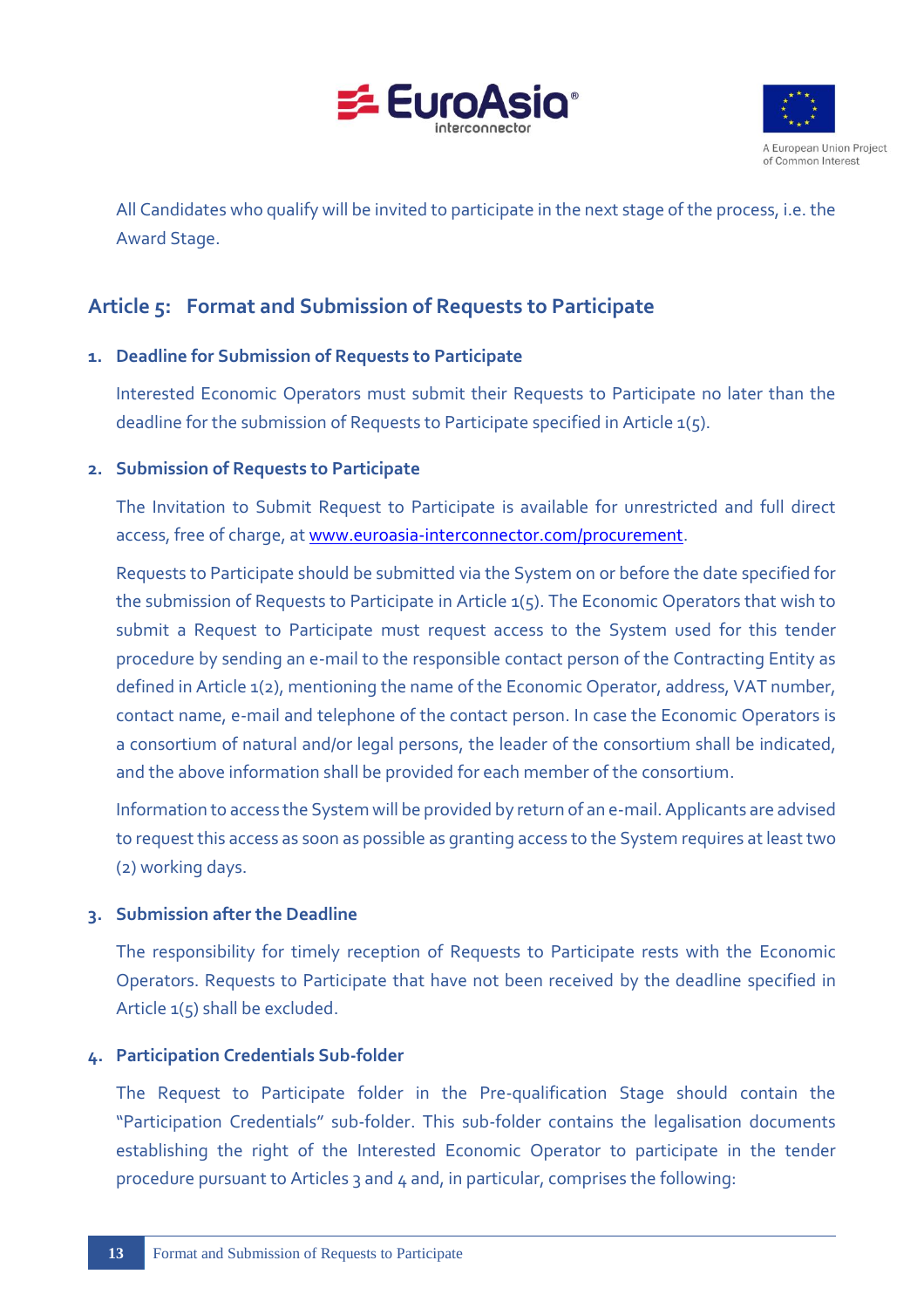



For certifying the eligibility for participation in accordance with Article 3(1)-(5), the following:

- **a.** If the Candidate is a legal person, proof of its establishment.
- **b.** If the Candidate is a consortium of natural and/or legal persons, the above supporting documents should be submitted for each legal person participating in the consortium. A Cooperation Agreement, signed by all participants in the consortium, should also be submitted, stating:
	- i. The intention of each participant to participate in the consortium;
	- ii. The participation proportion of each member in the consortium;
	- iii. The consortium member to act as the leader of the consortium; and
	- iv. The person appointed as Representative of the consortium.
- **c.** The Solemn Declaration Certifying the Candidate's Personal Situation, a template for which is contained in the Appendix I to this Invitation (Form 2), duly completed and signed.
- **d.** For certifying the Economic and Financial Standing of the Candidate which is required based on Article 3(9),(10),(11), the relevant table, a template for which is contained in the Appendix I to this Invitation (Form 3), duly completed and accompanied by copies or extracts of the audited financial statements for the last three  $(3)$  financial years, where the Candidate is obliged to publish audited financial statements (where the publication of audited financial statements is required under the company laws of the country where the Candidate is established) or a Statement of the respective required financial data where the latter is not obliged to publish audited financial statements.
- **e.** For certifying the technical and professional ability of the Candidate in accordance with Article 4, the following:
	- i. A list of contracts, showing that the participation requirements specified in Article  $4(1)$ are met, which should be in the format of the template contained in the Appendix I to this Invitation (Form 4).
	- ii. Information documenting the successful implementation of the contracts of Article  $4(1)$ as follows:
		- If the employer is a public entity, a relevant certificate issued by the competent public authority.
		- If the employer is a private entity, a certificate from that private entity or, failing this, a simple declaration by the Candidate in which the data of the contact person at the entity where the contract was executed must be given.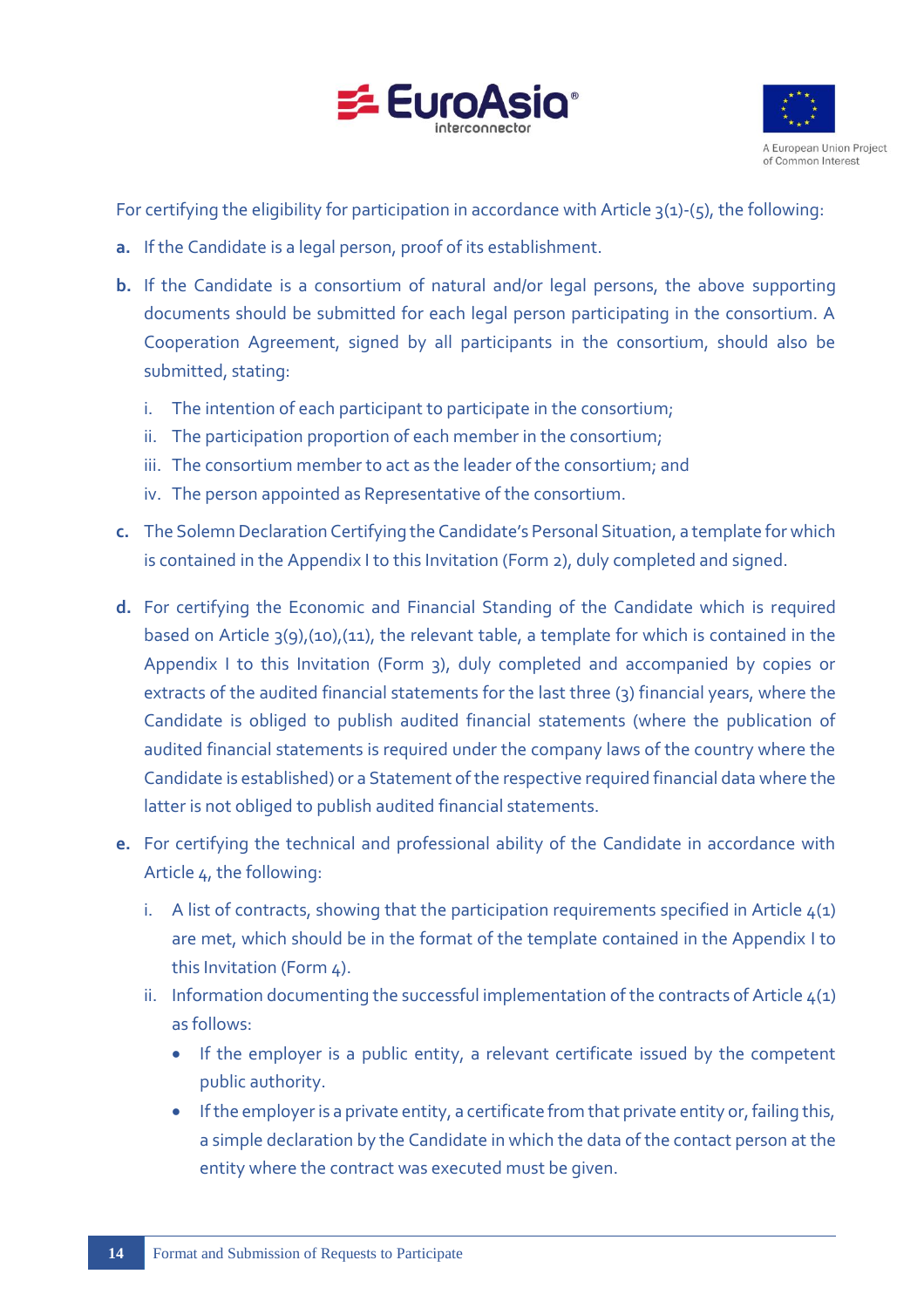



- iii. A certificate issued by an independent organisation, attesting the compliance of the Candidate with a quality assurance standard based on the CYS EN ISO 9000 series of Cyprus standards, or other equivalent certifications issued by bodies established in other Member States of the European Union, or other evidence of equivalent quality assurance measures.
- **f.** If the Candidate relies on the capacities of other entities, submission of the following supporting documents is required:
	- i. Declarations by these entities, whereby they shall guarantee to the Contracting Entity that, should the Candidate be appointed Contractor, they shall place at its disposal the necessary resources as appropriate (Form 6).
	- ii. The declaration of Article  $5(4)(c)$ .

It is understood that in such a case, the supporting documents of Article  $\zeta(4)(d)$  and (e) should also include the documents concerning these entities, depending on the resources made available.

**g.** Certification regarding the protection of employees, in the format of the template contained in the Appendix I to this Invitation (Form 5).

Interested Economic Operators may obtain information on the obligations deriving from the provisions of the legislation on the protection of the employees and on working conditions currently in force in the Republic of Cyprus and applicable to the place of execution of the Contract Scope as specified in Article 2(3), from the Website of the Department of Labour Inspection of the Republic of Cyprus [\(www.mlsi.gov.cy/dli\)](http://www.mlsi.gov.cy/dli). Interest Economic Operators are responsible to obtain the relevant information applicable to the other places of execution of the Contract Scope as specified in Article 2(3), namely Greece (Attica and Crete) and Israel.

# <span id="page-17-0"></span>**5. Supporting Documents**

Candidates must submit scanned documents of the originals of the supporting documents required or photocopies thereof.

# <span id="page-17-1"></span>**6. Clarifications on the Supporting Documents**

The Contracting Entity may request Clarifications from Candidates. In this case, the Candidates are obliged, under penalty of disqualification, to supply such missing information within five  $(5)$ working days from the day on which they are requested to do so.

# <span id="page-17-2"></span>**7. Manner, Order, Numbering and Format of the Requests to Participate**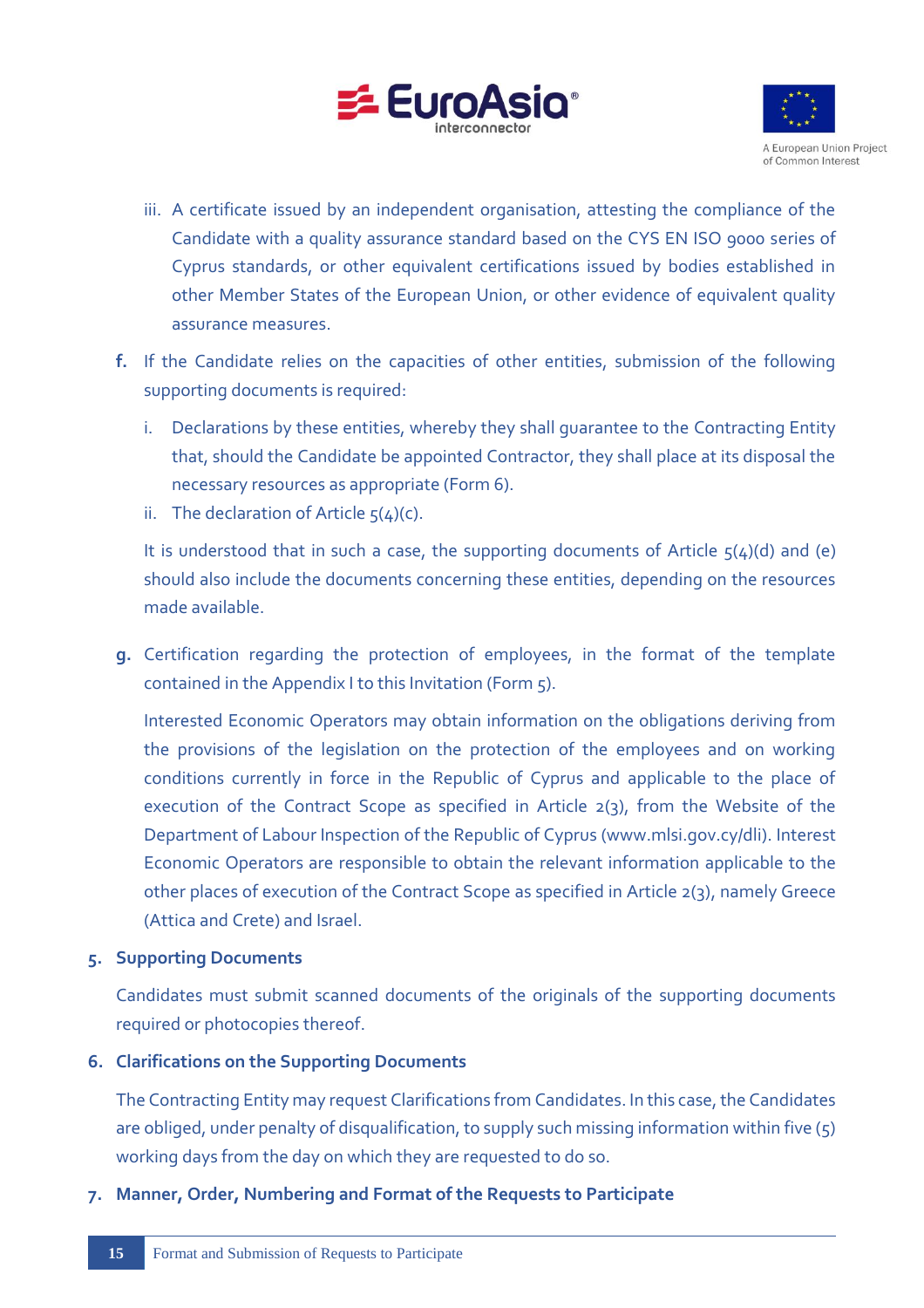



The Requests to Participate must be drawn up in the language specified in Article 1(6) and in the manner, order, numbering and format determined in the present Invitation and be submitted via the System.

#### <span id="page-18-0"></span>**8. Cover Page Requirements**

The cover page of the Request to Participate must be clearly marked with the following:

- The words "REQUEST TO PARTICIPATE" in block capitals.
- The full title of the Contracting Entity.
- The reference number of the tender procedure.
- The title of the tender procedure.
- The closing date for the submission of Requests to Participate.
- The sender's contact information

#### <span id="page-18-1"></span>**9. Irregular Corrections**

The Requests to Participate must not bear any irregular corrections (erasures, deletions, additions etc.). If there are corrections, additions etc., these should be initialled by the Candidate or its Representative.

#### <span id="page-18-2"></span>**10. Documents to be Submitted**

The Request to Participate contains all documents as follows:

- **a.** The cover page as defined in Article  $5(8)$ .
- **b.** The Request to Participate Form, fully completed and signed by the Candidate or its Representative, in the format of the template contained in the Appendix I to this Invitation (Form 1).
- **c.** "Participation Credentials" sub-folder, containing the legalisation documents and all other necessary supporting documents for participation in the tender procedure.

Every page of the submitted documents must be initialled by the Candidate or its Representative.

#### <span id="page-18-3"></span>**11. Other Formats**

Any other format used to draw up the Requests to Participate shall not be acceptable and such Requests shall be rejected as inadmissible.

#### <span id="page-18-4"></span>**12. Forms / Declarations Requirements**

All requested Forms / Declarations should be signed by an authorised person.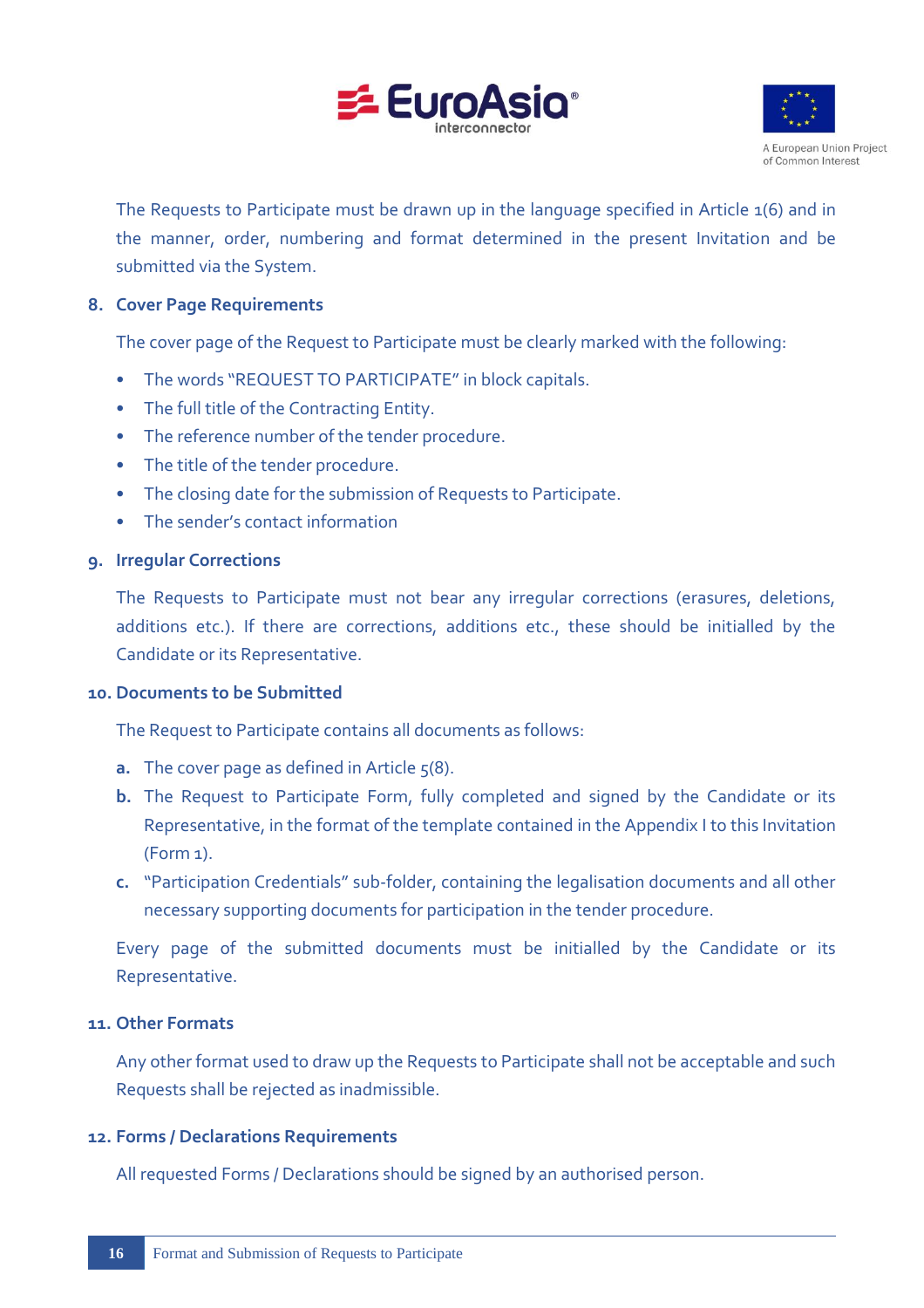



### <span id="page-19-0"></span>**13. Modification or withdrawal of Requests to Participate**

Candidates may modify or withdraw their Requests to Participate via the System before the closing date for the submission of Requests to Participate.

#### <span id="page-19-1"></span>**14. Amendments after the Submission Deadline**

With the exception of the provisions of Article  $5(6)$ , no clarification, modification or rejection by the Candidates of a term or item of the Requests to Participate shall be allowed after the closing date for their submission.

#### <span id="page-19-2"></span>**15. Withdrawal after the Submission Deadline**

Candidates do not have the right to withdraw their Requests to Participate or any part thereof after the closing date for the submission of Requests to Participate. If a Request to Participate or any part thereof is withdrawn after this date, the Candidate is declared as default and is deprived of all of its rights to submit a Tender in response to the present tender procedure.

# <span id="page-19-3"></span>**Article 6: Procedure for the Pre-qualification of Candidates**

#### <span id="page-19-4"></span>**1. Opening and Evaluation Committee**

The Contracting Entity establishes an Opening/Evaluation Committee which, within the powers granted to it, undertakes and handles matters concerning the verification of the Requests to Participate.

# <span id="page-19-5"></span>**2. Opening of the Requests to Participate**

Opening of the Requests to Participate submitted within the specified time limit, shall be carried out by authorised persons only.

# <span id="page-19-6"></span>**3. Numbering of the Requests to Participate**

The Opening/Evaluation Committee shall number the Requests to Participate and shall enter them in a special form.

#### <span id="page-19-7"></span>**4. Validation of the Cover Page and the Request to Participate Form**

The Opening/Evaluation Committee shall open the "Request to Participate" folder and shall check the correctness and completeness of the cover page and of the Request to Participate Form (Form 1).

# <span id="page-19-8"></span>**5. Verification of Submitted Documents**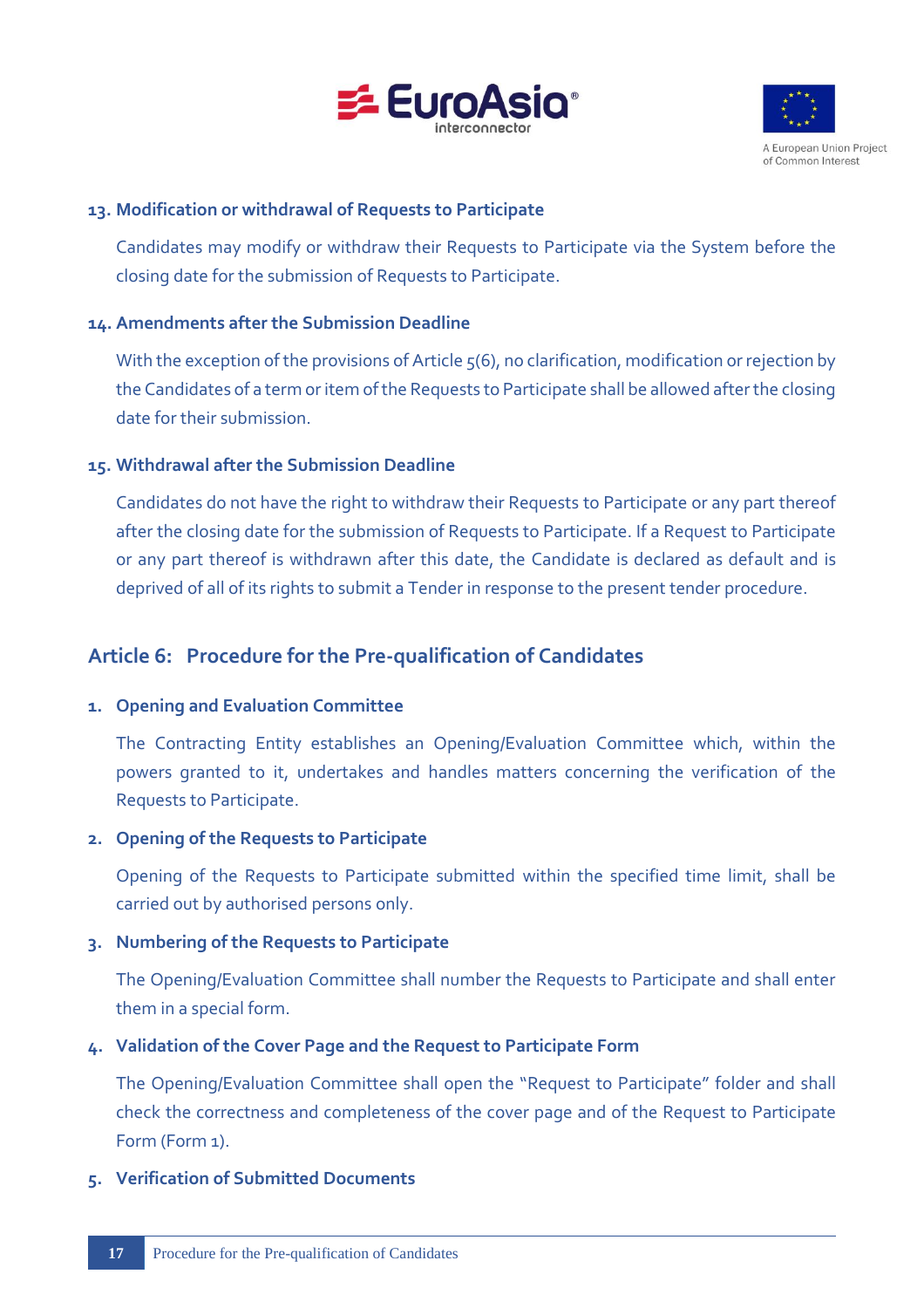



After the opening of the "Participation Credentials" sub-folder, the Opening/Evaluation Committee shall verify the correctness and completeness of the submitted supporting documents and the fulfilment of the requirements for participation, as per the specific provisions of Articles 3 and 4 and shall enter the results of this verification in a special form.

### <span id="page-20-0"></span>**6. Rejection of Requests to Participate**

If the verification procedure establishes that there are Requests to Participate which do not meet the requirements for participation as required by this Invitation, then the Contracting Entity, through its Opening/Evaluation Committee, shall reject these Requests to Participate.

#### <span id="page-20-1"></span>**7. Qualification of Candidates**

The Candidates who, after the verification of Article 6(5), are found to meet the requirements for participation, shall qualify to participate in the next stage of the tender procedure, namely the Award Stage.

#### <span id="page-20-2"></span>**8. Notification of Qualified Candidates**

The Contracting Entity shall inform the qualified Candidates of the results of the Prequalification Stage of the tender procedure and shall invite them to participate in the Award Stage of the tender procedure.

# <span id="page-20-3"></span>**9. Cancellation / Notification of Unsuccessful Candidates**

The Contracting Entity shall inform all Interested Economic Operators and Candidates, in the event that the tender procedure is cancelled. In all other cases the Contracting Entity shall notify the unsuccessful Candidates of the decision taken and of the reasons for it.

#### <span id="page-20-4"></span>**10. Disqualified Candidates**

The Contracting Entity shall notify to every disqualified Candidate who submits a relevant application the reasons for which its Request to Participate was rejected.

# <span id="page-20-5"></span>**11. Cancellation of the Tender Procedure**

The tender procedure may be cancelled at any stage and for any justified reason(s) judged by the Contracting Entity. The submission of a Request to Participate or a Tender shall not create any obligation for the Contracting Entity to complete the process.

#### <span id="page-20-6"></span>**12. Claims for Cancellation**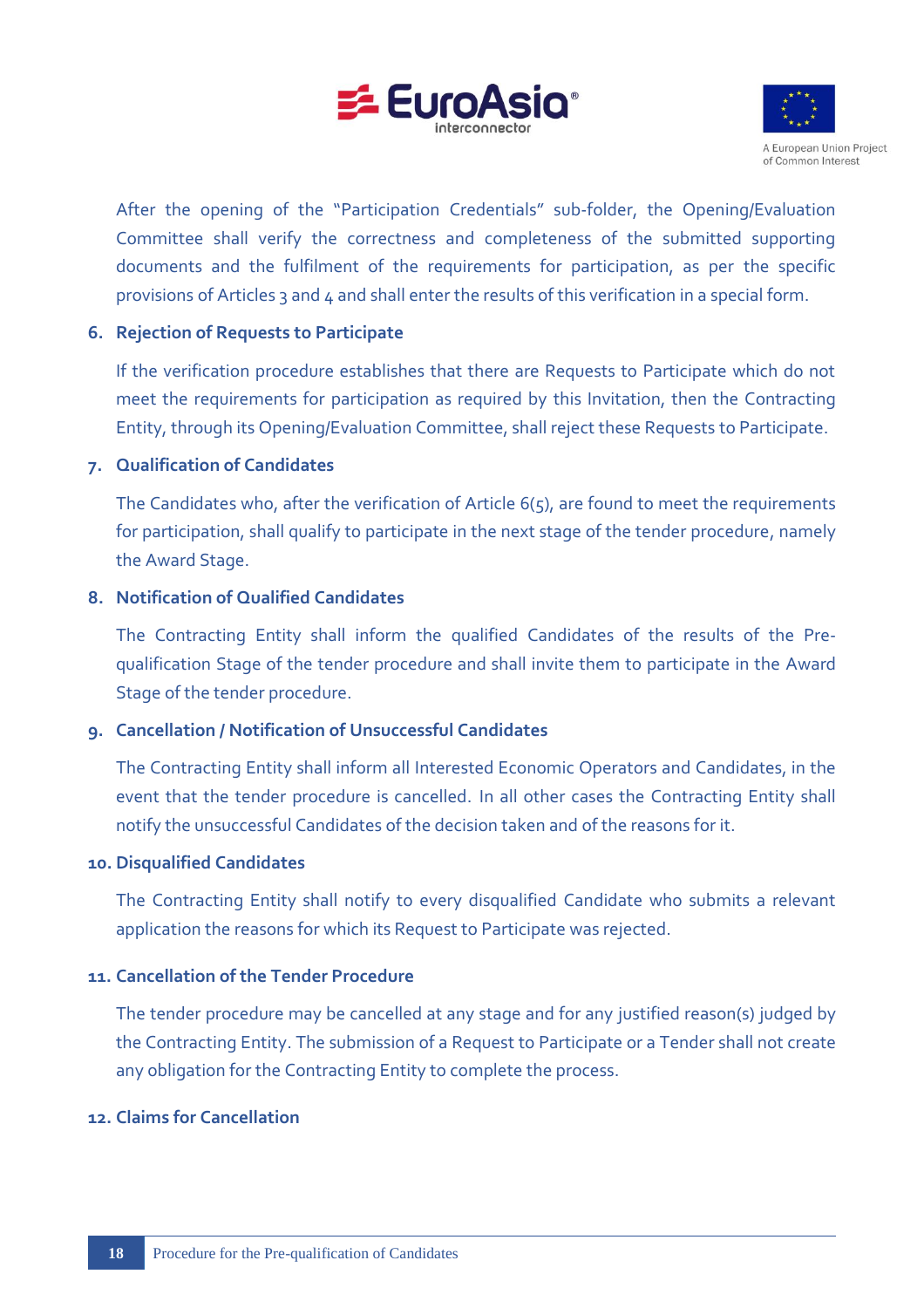



The Interested Economic Operators / Candidates do not maintain and shall waive any claim against the Contracting Entity on account of such cancellation based on Article 8(6) of this **Invitation** 

### <span id="page-21-0"></span>**13. Suspension**

The Contracting Entity reserves the right to suspend the procedure at any time.

# <span id="page-21-1"></span>**Article 7: Legal Framework**

#### <span id="page-21-2"></span>**1. Legal Framework**

The tender procedure will reflect the principles of Directive 2014/25/EU of the European Parliament and of the Council of 26 February 2014 and of the applicable legislation of the Republic of Cyprus.

# <span id="page-21-3"></span>**Article 8: General Rules**

# <span id="page-21-4"></span>**1. Eligibility for Participation**

Participation in the tender procedure is open to all Economic Operators meeting the legal, financial, technical and other requirements provided for in this Invitation.

# <span id="page-21-5"></span>**2. Applicable Laws, Acts and Regulations**

By submitting their Requests to Participate, Candidates are assumed to be familiar with all relevant laws, acts and regulations of the Republic of Cyprus which affect, either directly or indirectly, the tender procedure and the Contract. Moreover, Candidates are assumed to be familiar with all relevant laws, acts and regulations of the places of execution of the Contract as specified in Article 2(3), which affect, either directly or indirectly the execution of the Contract Scope and the project as described in Article 2(2).

# <span id="page-21-6"></span>**3. Insignificant Deviations**

The Contracting Entity will consider as acceptable those Requests to Participate which comply with all terms and conditions of the Invitation and may also accept any Request to Participate with insignificant deviations based on its judgment and discretion. Insignificant deviations are considered to be differences that do not affect the scope of the Contract's object or the quality of its execution, do not substantially restrict the rights of the Contracting Entity or the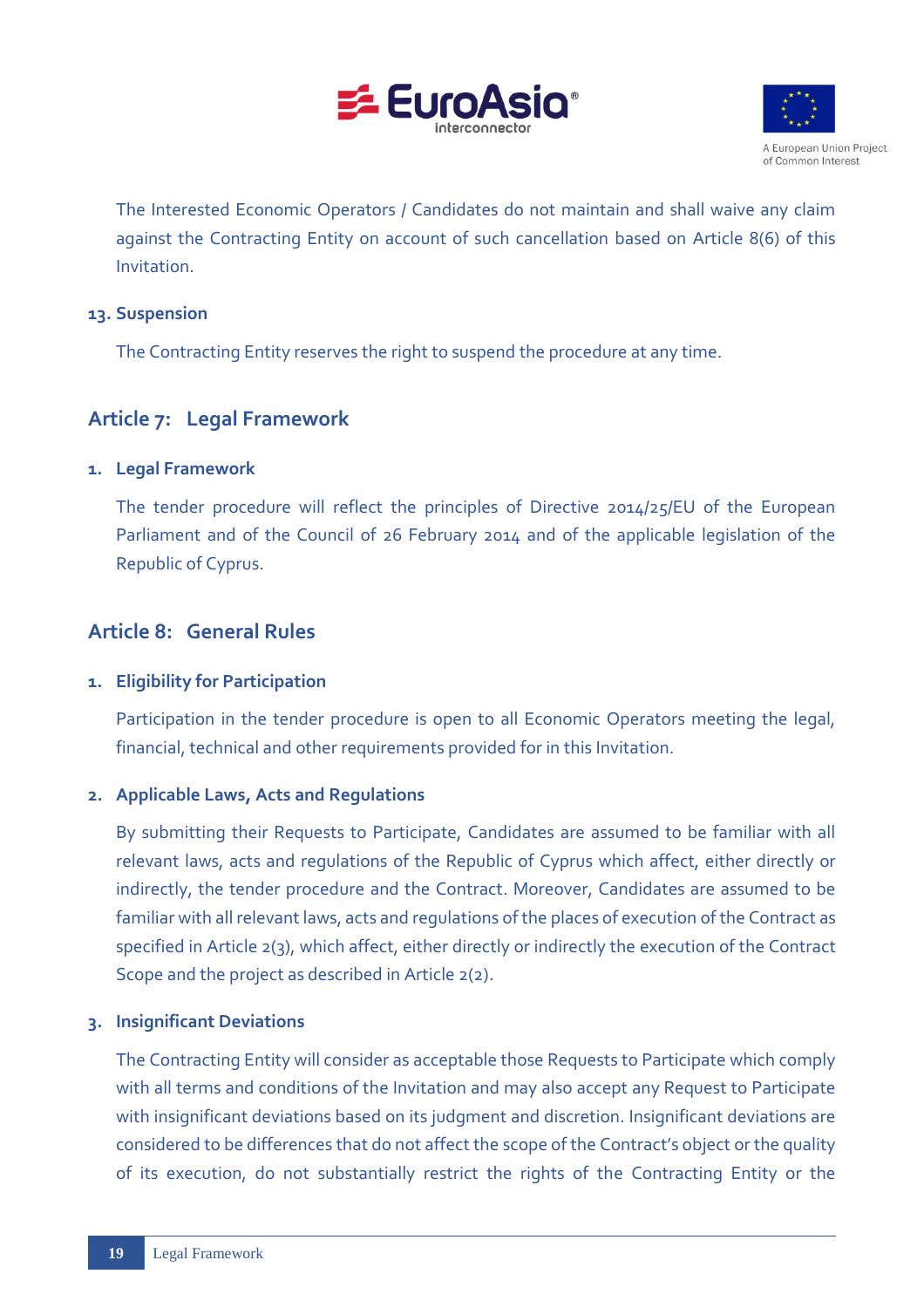



obligations of the Contractor and do not affect the principle of equal treatment of Candidates and Tenderers.

# <span id="page-22-0"></span>**4. Attempt to Influence the Procedure**

Any attempt by or on behalf of a Candidate to influence in any way whatsoever the judgement of the Contracting Entity or of the Opening/Evaluation Committee in the discharge of their duties in connection with the tender procedure or result, shall result in the rejection of its Request to Participate.

# <span id="page-22-1"></span>**5. Exclusion from Participation**

Candidates who have obtained or taken in their possession, without legal authority and at their own initiative, information or documents of a secret nature in connection to the tender procedure, shall be excluded from participation.

# <span id="page-22-2"></span>**6. Appeals Procedure**

Every Economic Operator being interested in the conclusion of a contract with Contracting Entity shall be entitled to contest, by lodging an appeal, any enforceable act of the Contracting Entity related to the tender procedure which he considers as affecting his interests in an unlawful manner.

Every appeal, in accordance with the aforementioned, shall be lodged in writing against EuroAsia Interconnector Limited, and should be received within 15 calendar days from the next day of the notification of the appealed decision, at the address mentioned in Article 1(1), and examined by the responsible Appeals Committee assigned by the Contracting Entity, which after examining the appeal, shall, as soon as possible, issue a justified decision that will be provided in writing to the party lodging the appeal.

If such time limit elapses inactive, it shall be inferred that the appeal has been dismissed.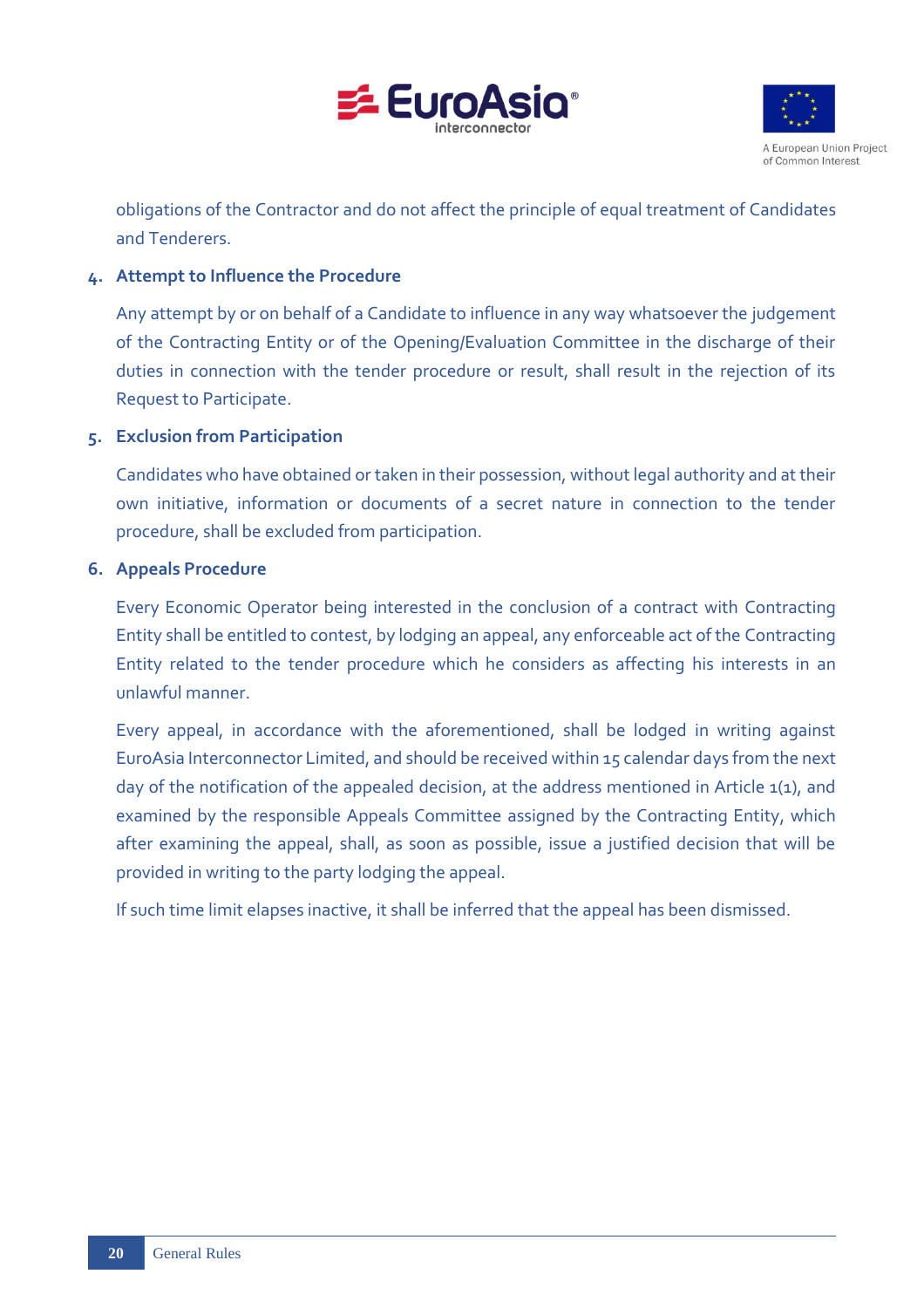



A European Union Project<br>of Common Interest

<span id="page-23-0"></span>**APPENDIX I: FORMS**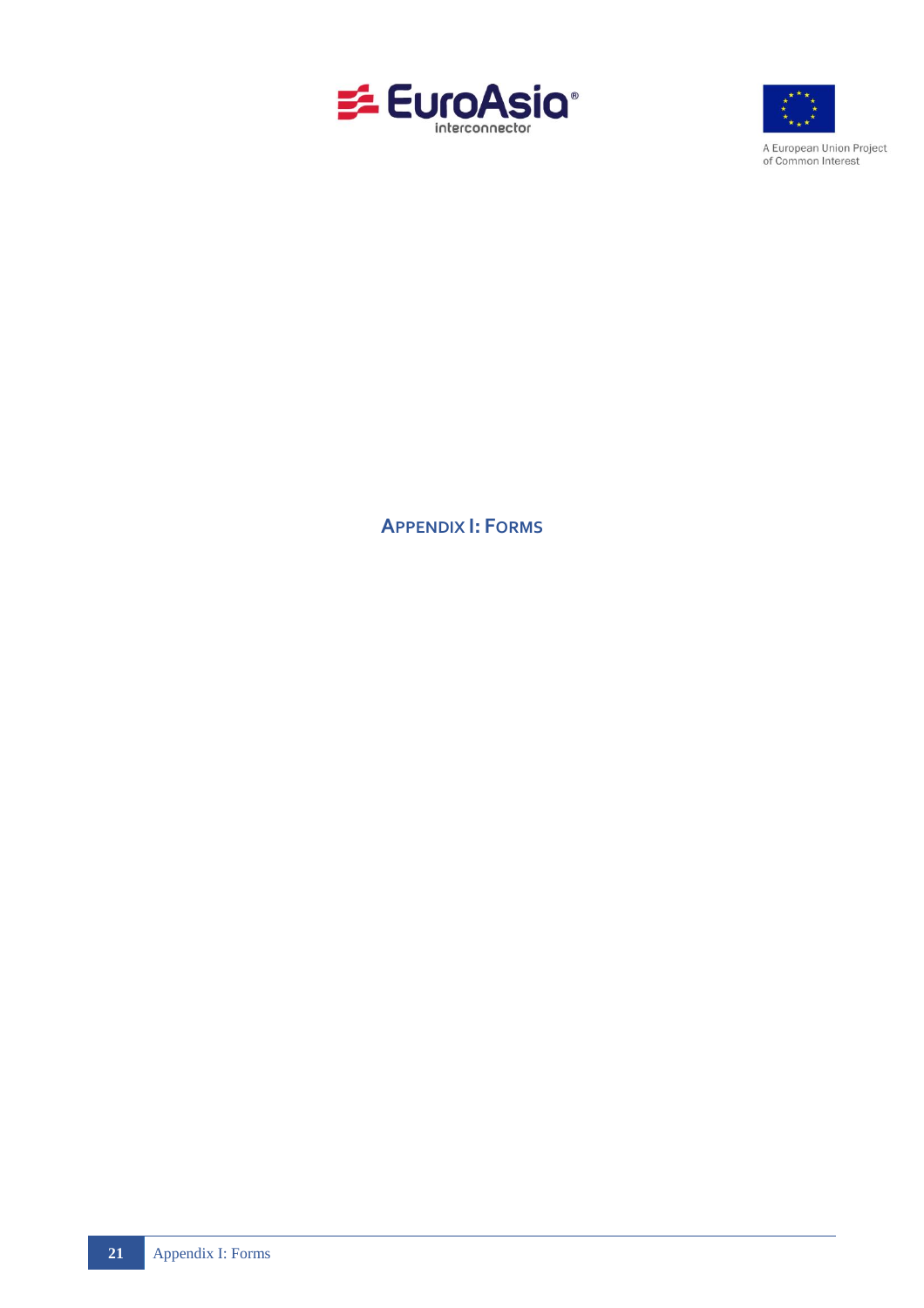



A European Union Project of Common Interest

# **Form 1: Template for the Request to Participate**

# **REQUEST TO PARTICIPATE**

**To: <name of Contracting Entity> Subject: <Tender procedure title>. Tender Procedure No.: Closing Date and Time for the Submission of Requests to Participate:**

*After examining the Invitation of Requests to Participate in the tender procedure <tender procedure title>, which is conducted in accordance with the negotiated process, and after developing a full understanding of the contents of the Invitation, we the undersigned submit our Request to Participate in the above tender procedure and undertake to submit a complete Tender for execution of the Contract Scope if, after the conclusion of the first stage of the tender procedure, we are judged admissible, we are included in the list of prequalified candidates and we are sent the respective invitation to participate in the Award Stage.*

| Signature of Candidate or of Candidate's Representative: |  |
|----------------------------------------------------------|--|
| Name of Signatory:                                       |  |
| Identity Card / Passport No. of Signatory:               |  |
| Capacity of Signatory:                                   |  |

|  | Details of the Candidate <sup>1</sup> |  |
|--|---------------------------------------|--|
|  |                                       |  |

| Name of Candidate:                         |  |
|--------------------------------------------|--|
| Registered Name (if different):            |  |
| Country of establishment:                  |  |
| Address:                                   |  |
| Address for Communication (if different):  |  |
| Contact Person:                            |  |
| VAT Register No. (Country of VAT Register) |  |
| <b>Date Commenced Business:</b>            |  |
| E-Mail:                                    |  |
| Tel:                                       |  |
| Fax:                                       |  |
|                                            |  |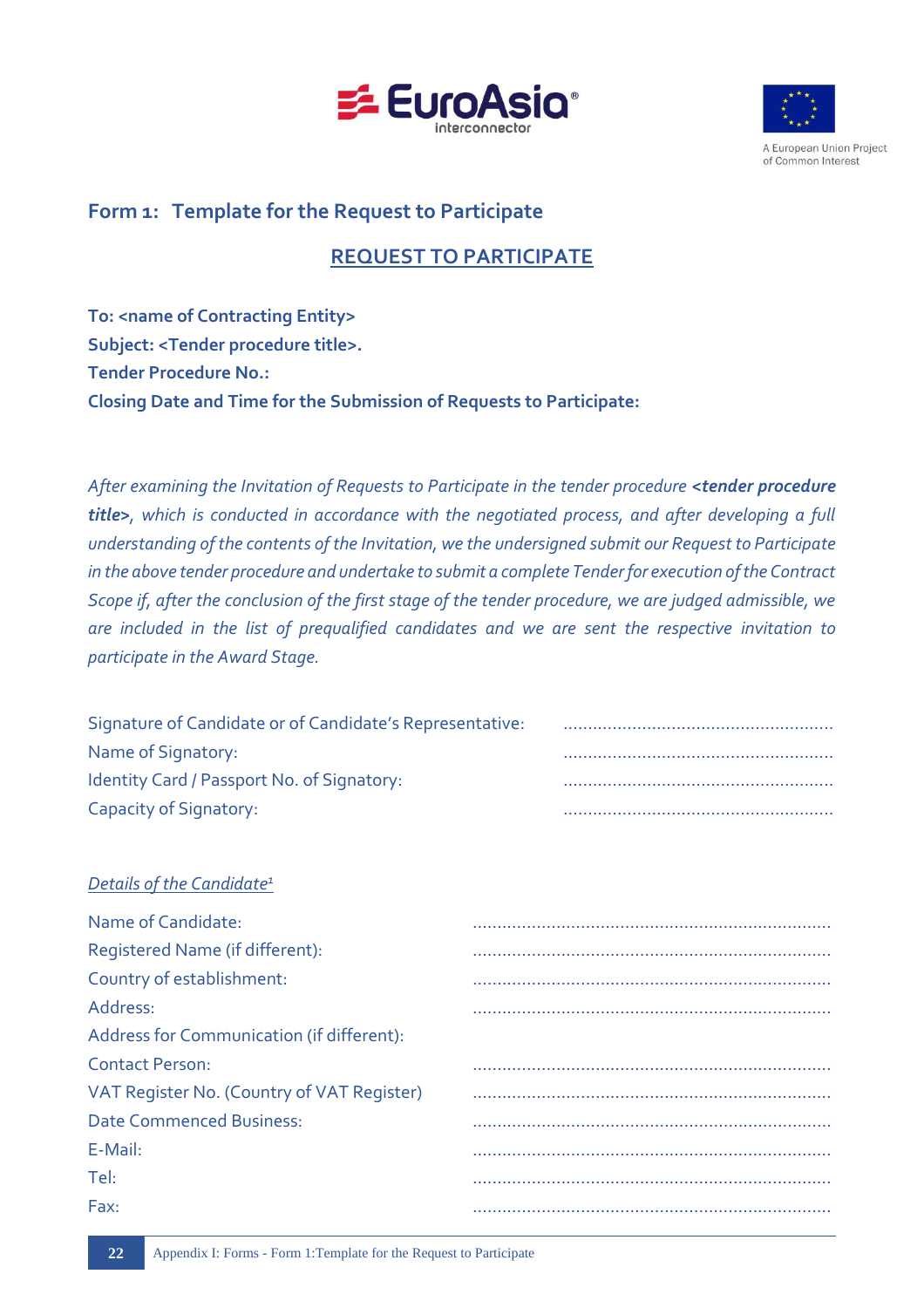



A European Union Project of Common Interest

# *Witness* (Name, Signature and Address)

- *Note 1: In the case of a consortium of natural and/or legal persons, the details for the consortium and the details of each consortium member must be given.*
- *Note 2: All blank fields must be completed by the Candidate or by the Candidate's Representative.*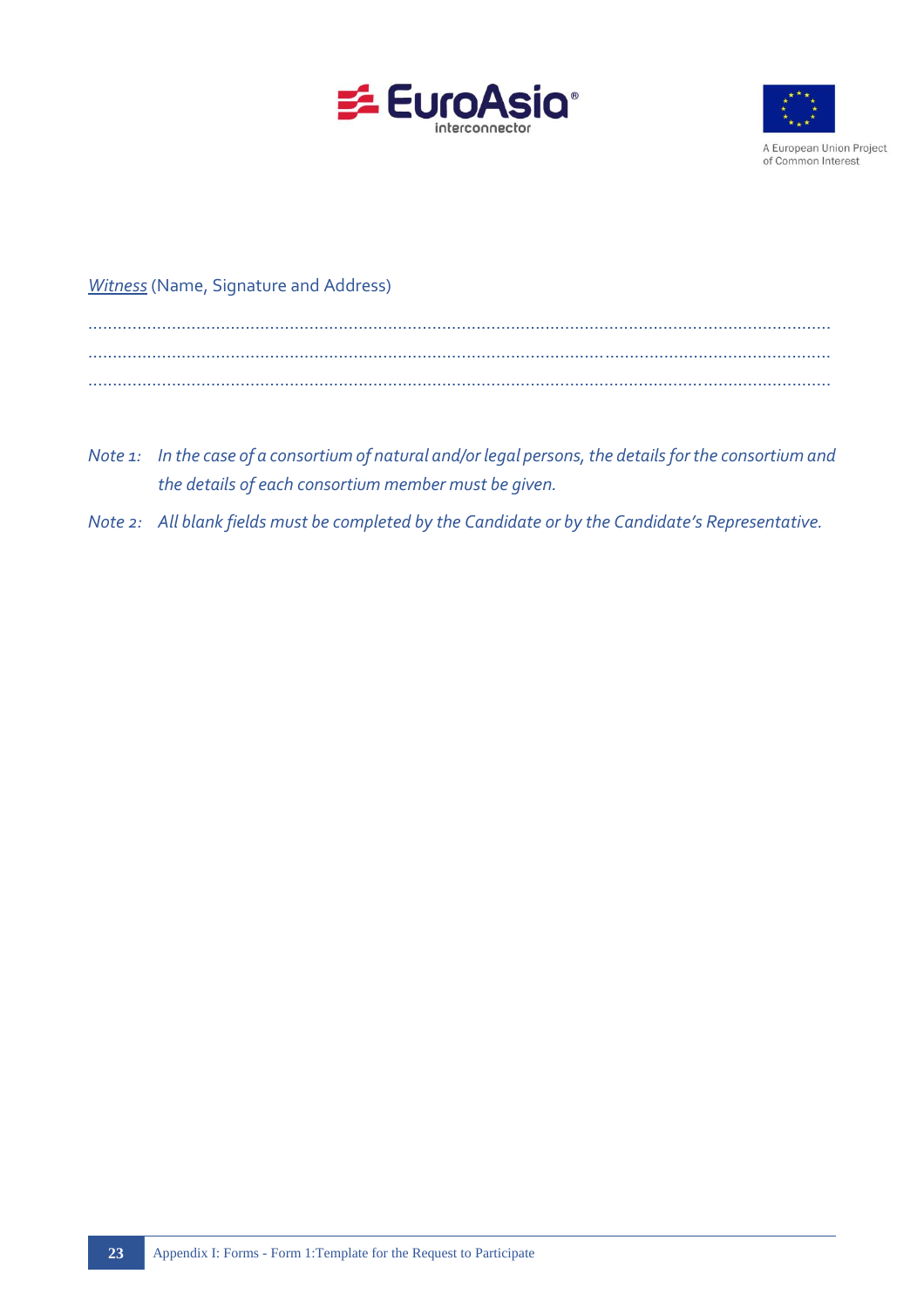



# **Form 2: Template for the Solemn Declaration Certifying the Candidate's Personal Situation**

# **SOLEMN DECLARATION CERTIFYING THE CANDIDATE'S PERSONAL SITUATION**

**To: < name of Contracting Entity> Subject: <Tender procedure title>. Tender Procedure No.: Closing Date and Time for the Submission of Requests to Participate:**

# **I solemnly declare that:**

- a. I have not been found guilty, convicted by final judgement and neither have I admitted:
	- i. participation in a criminal organisation (as defined in Article 2 of Council Framework Decision 2008/841/JHA of 24 October 2008 on the fight against organised crime),
	- ii. corruption (as defined in Article 3 of the Convention of the fight against corruption involving officials of the European Communities or officials of Member States of the European Union and Article 2(1) of Council Framework Decision 2003/568/JHA),
	- iii. fraud (within the meaning of Article 1 of the Convention relating to the protection of the financial interests of the European Communities of 27/11/1995),
	- iv. terrorist offences or offences linked to terrorism (as defined in Articles 1 and 3 of Council Framework Decision 2002/475/JHA of 13 June 2002 on combating terrorism) or inciting, aiding or abetting, an offence (as defined in Article 4 of the aforementioned Decision),
	- v. money laundering or terrorist financing (as defined in Article 2 of the national laws for the Prevention and Suppression of Money Laundering and Terrorist Financing (laws of 2007 - 2016)),
	- vi. child labour and other forms of trafficking in human beings (in accordance with Article 2 of the Law 60(I) of 2014 of the Republic of Cyprus on the Prevention, Fighting against Trafficking in and Exploitation of Human Beings and Protection of Victims).

It is noted that the Contracting Entity's obligation to exclude me from the procurement procedure is also applicable if the person found guilty, convicted by final judgement or having admitted any of the above, is a member of an administrative, management or oversight body of my organisation or has powers of representation, decision or control therein.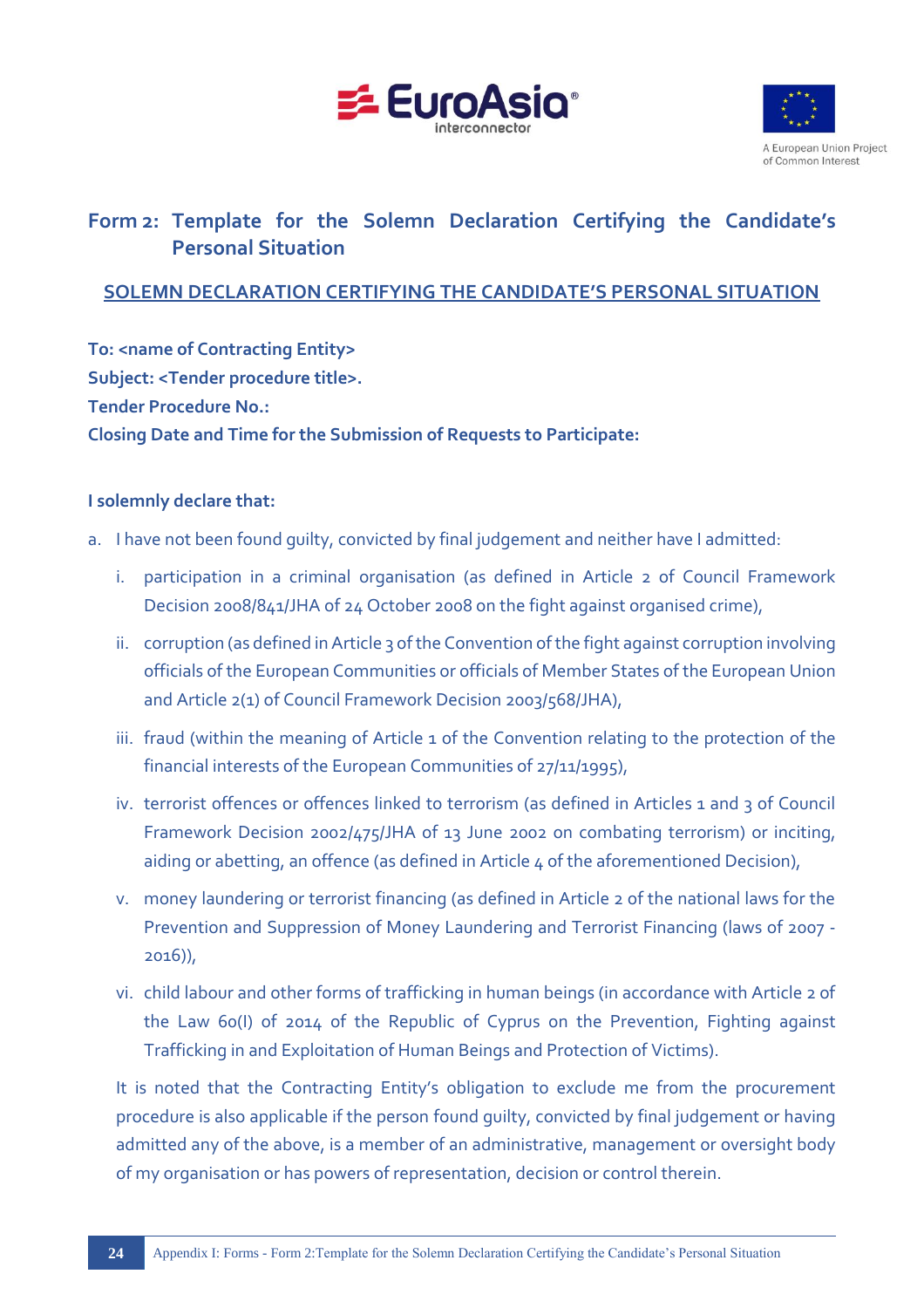



- b. I am not in breach of my obligations relating to the payment of taxes or social security contributions as at the closing date for the submission of Requests to Participate, where these have been established by a judicial or administrative decision having final and binding effect in accordance with the legal provisions of the Republic of Cyprus or with those of the country where I am established i.e. ………………………… **<delete as appropriate>**.
- c. I am not bankrupt or the subject of insolvency or winding-up proceedings, my assets are not being administered by a liquidator or by the court, I am not in an arrangement with creditors, my business activities are not suspended and I am not in any analogous situation arising from a similar procedure under national laws and regulations.
- d. I am not guilty of grave professional misconduct including, but not limited to, violations of competition rules or of intellectual property rights, which renders me unreliable and my integrity questionable.
- e. I have not entered into agreements with other Economic Operators aimed at distorting competition.
- f. I do not have a conflict of interest that cannot be effectively remedied without excluding me from participation in the tender procedure.
- g. I have not distorted the competition from my prior involvement in the preparation of the procurement procedure, that cannot be effectively remedied without excluding me from participation in the tender procedure.
- h. I have not shown significant or persistent deficiencies in the performance of a substantive requirement under a prior public contract, a prior contract with a contracting entity or a prior concession contract which led to early termination of that prior contract, damages or other comparable sanctions.
- i. I have not been found guilty of serious misrepresentation in supplying the information required for the verification of the absence of grounds for exclusion or the fulfilment of the selection criteria and I have not withheld such information and I am able to submit the supporting documents required.

Any paragraph that does not apply should be deleted and the space below should be used to provide clarifications.

....................................................................................................................................................... ....................................................................................................................................................... ....................................................................................................................................................... .......................................................................................................................................................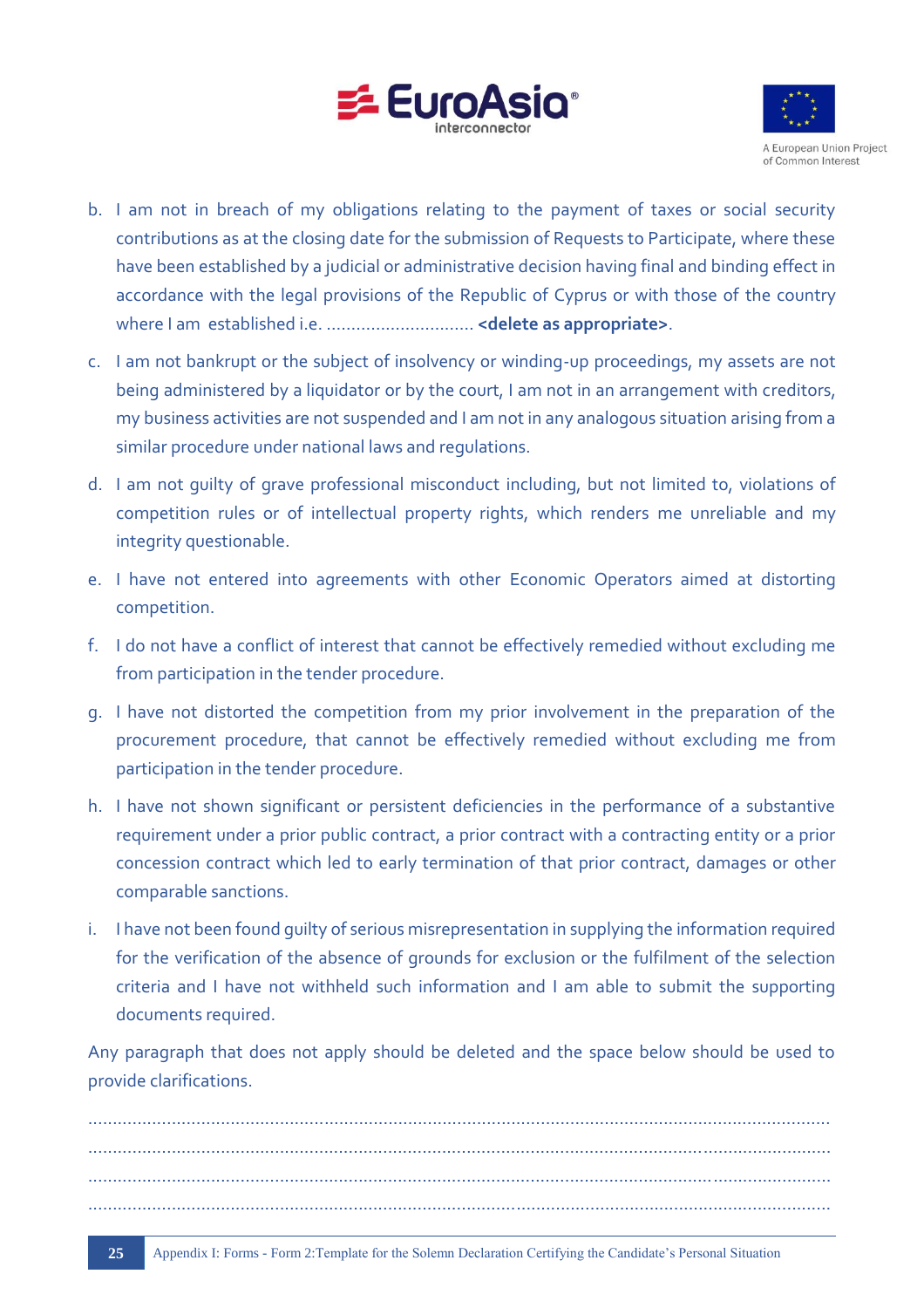



A European Union Project of Common Interest

| Signature:                                 |  |
|--------------------------------------------|--|
| Name of Signatory:                         |  |
| Identity Card / Passport No. of Signatory: |  |
| Capacity of Signatory:                     |  |

*Details of Candidate or consortium member or entity whose capacities the Candidate is invoking*  <**delete as appropriate>**

| Name:                                     |  |
|-------------------------------------------|--|
| Country of establishment:                 |  |
| Address:                                  |  |
| Address for Communication (if different): |  |
| Tel:                                      |  |
| Fax:                                      |  |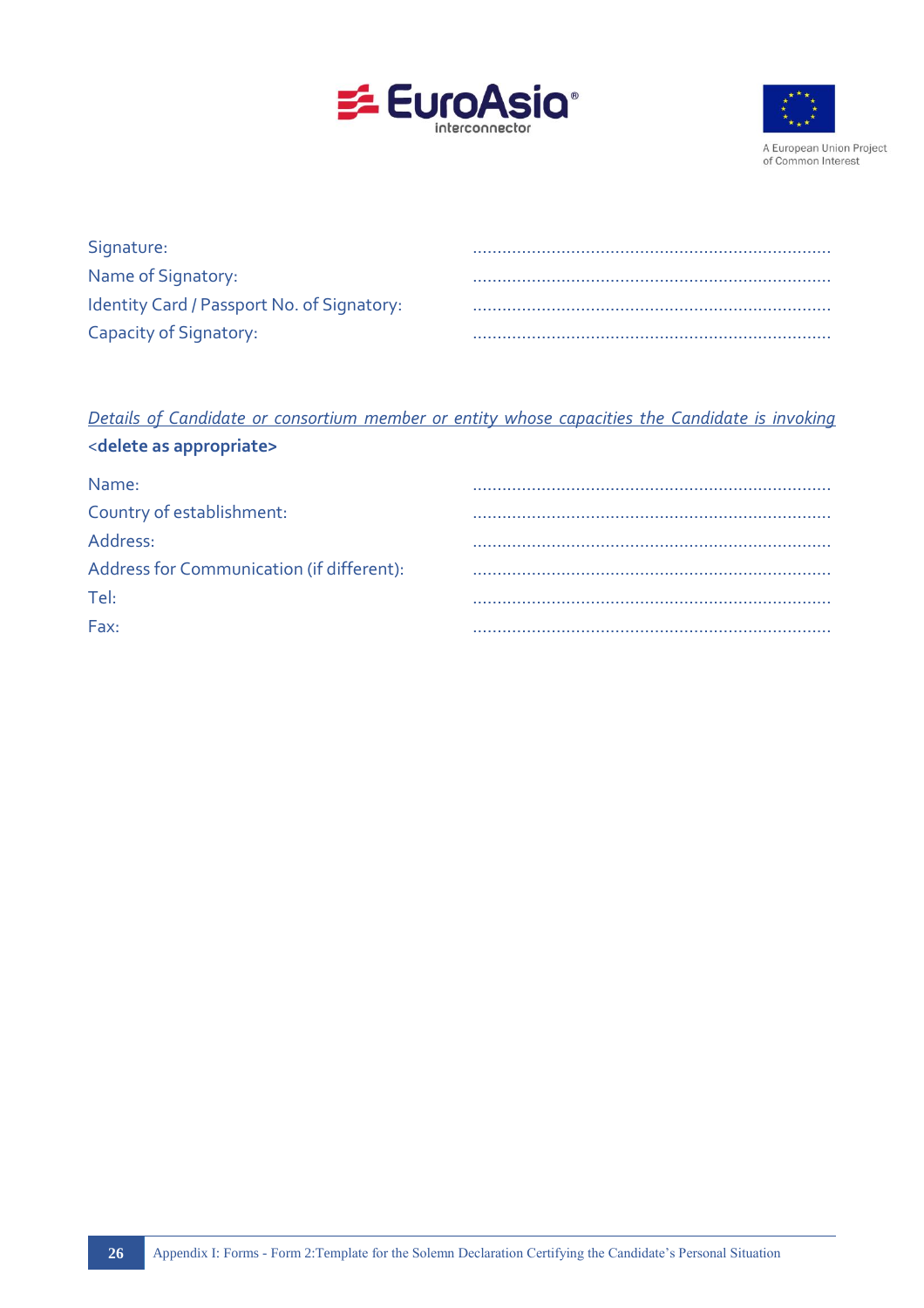



# **Form 3: Template for the Documentation of the Candidate's Economic and Financial Standing**

# **DOCUMENTATION OF THE CANDIDATE'S ECONOMIC AND FINANCIAL STANDING**

(Please complete the following financial data tables based on your annual financial statements for the last three years, using the previous year as the last reference year. If the Candidate is a consortium, Table A is completed with the aggregate data for all the members of the consortium and Table B is completed for each consortium member separately. If the Candidate is only one person, only Table A is completed).

(The figures given in all columns must be calculated on the same basis, to allow direct year-on-year comparisons to be made (or, if the basis has changed, an explanation of the change must be provided as a footnote to the Table). If the last reference year accounts are not verified, please provide a supporting letter from your accountant to verify the projected turnover and operating results for the year).

#### **Table Α**

| <b>Financial data</b>     | <year></year> | <year></year> | <year></year> | Average |
|---------------------------|---------------|---------------|---------------|---------|
| Annual turnover (in EURO) |               |               |               |         |

#### **Table B**

**Name of Consortium member: ...........................................................................................**

| <b>Financial data</b>     | <year></year> | <year></year> | <year></year> | Average |
|---------------------------|---------------|---------------|---------------|---------|
| Annual turnover (in EURO) |               |               |               |         |

**General Note:** The Candidate may rely on the capacities of other entities, regardless of the legal nature of the links which it has with them. If the Candidate makes use of this facility, then the above tables should also include the data for such third parties (one or more).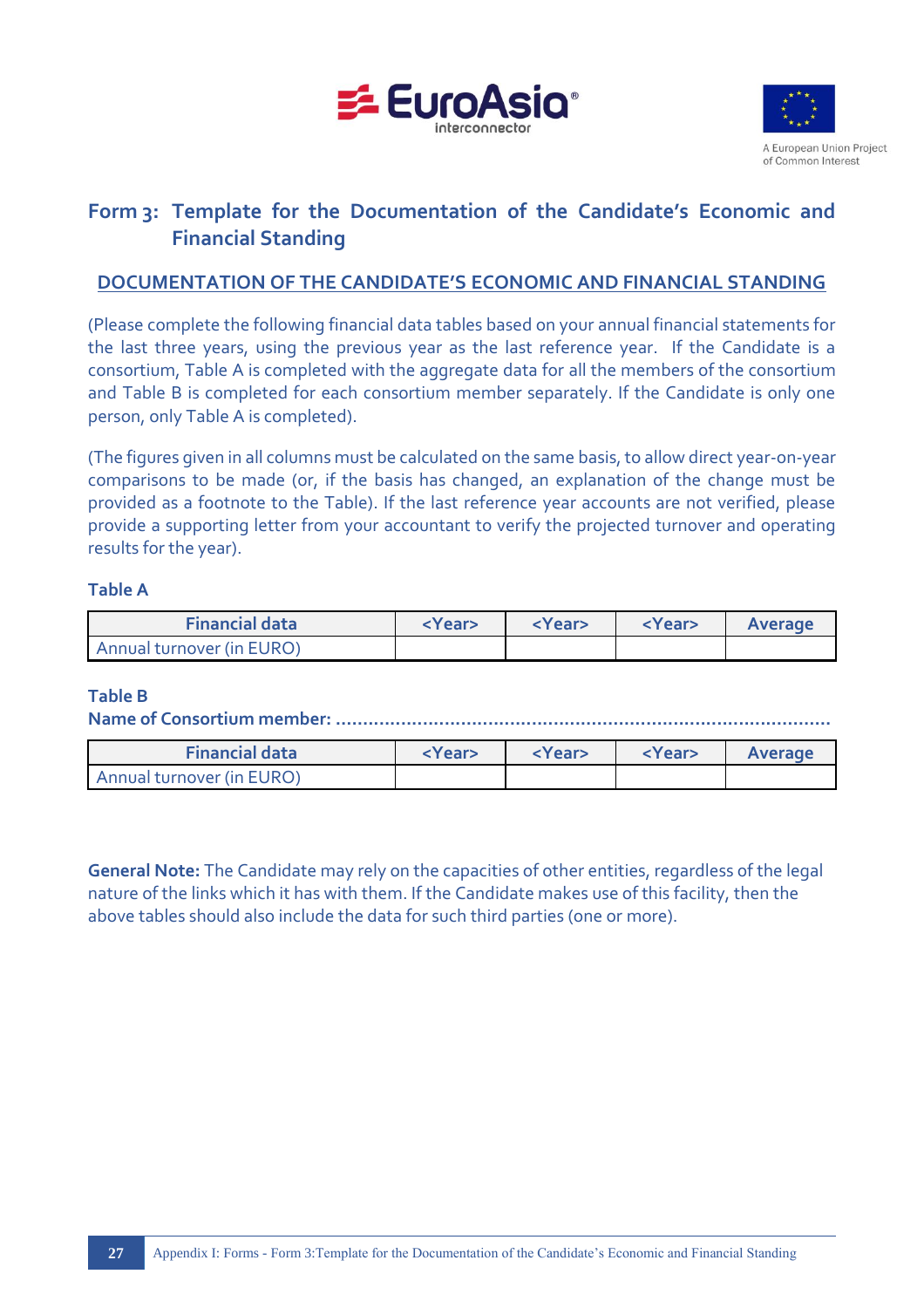



# **Form 4: Template for the Documentation of the Candidate's Technical and Professional Ability**

# **DOCUMENTATION OF THE CANDIDATE'S TECHNICAL AND PROFESSIONAL ABILITY**

- **1. Experience of the Candidate**
	- **1.1.** Have you completed at least two VSC HVDC convertor stations in different interconnection projects, rated at or above 500 MVA and at or above ±200 kV DC during the period 2013 – 2018? The term 'completion' shall mean that the implementation of the related HVDC interconnector projects are at least 60% complete in terms of the amount disbursed with respect to the total value of the projects, as of the date of submission of the Request to Participate.



**1.2.** For the projects references, please provide the following details:

#### **Project No. ……………….**

- Project Name ……………….
- Client(s) including a contact name and telephone number……………….
- Place(s) of implementation……………….
- Contract Value……………….
- Other consortium members (if any) ……………….
- Key sub-contractors and their roles (if applicable)
- Share of Contract carried out by the Candidate..................
- Start/End dates ……………….
- Completion rate……………….
- Voltage level……………….
- Power level……………….
- Certificate(s) of successful implementation of the Contract or, failing that, a simple declaration by the applicant. ..................
- Detailed description of the project……………….
- Detailed description of the provided equipment/services……………….

# **2. SPECIALISATION FIELDS**

(If the Candidate is a consortium, then the table below must be completed, using the names of these specialisations as the row headings and indicating the specialisation field of the consortium Leader and of each individual member. If the Candidate is a single person, then its experience is entered in the "Leader" column).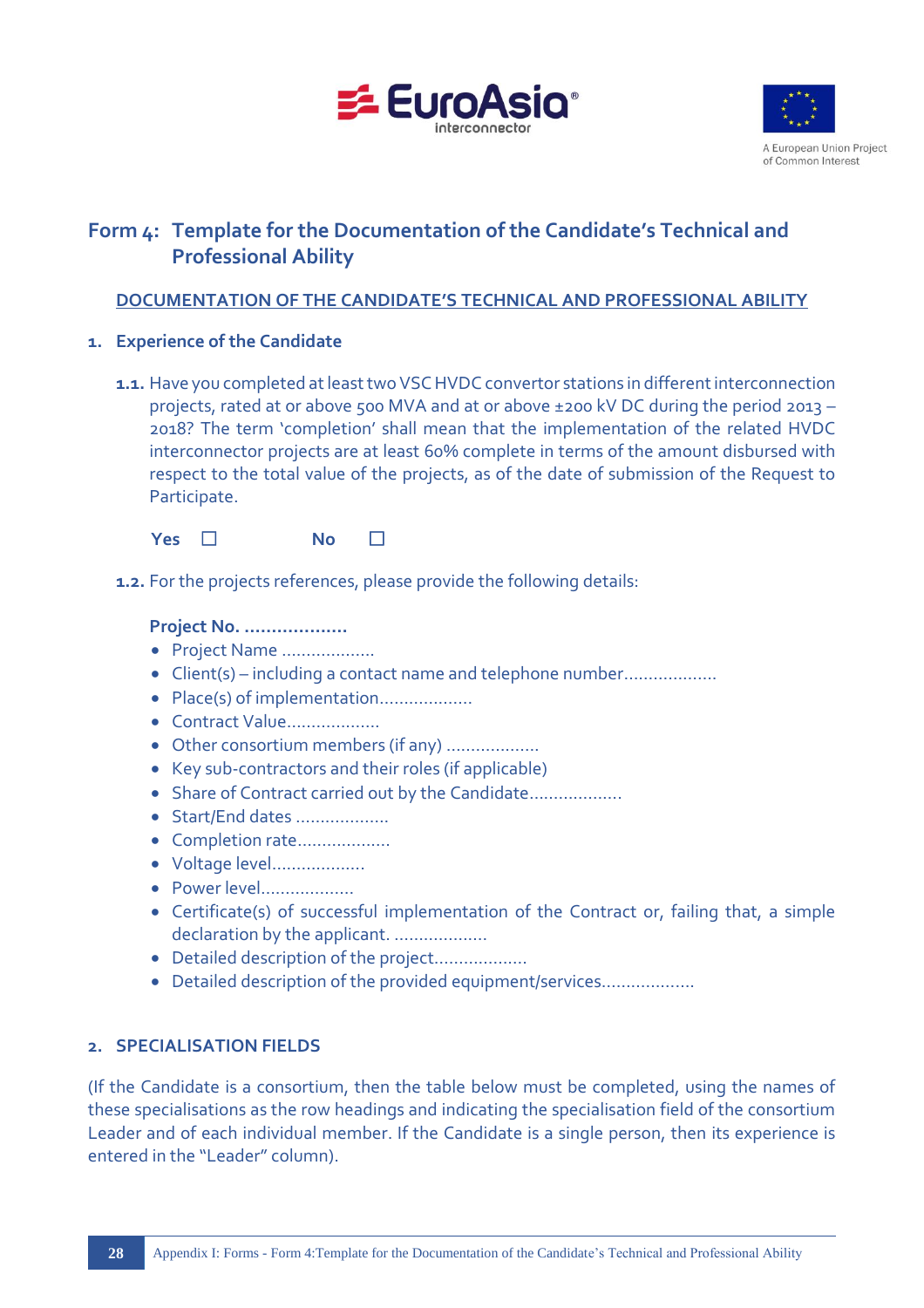



A European Union Project of Common Interest

|                           | Leader | Member 1 (name) | Member 2 (name) | etc. |
|---------------------------|--------|-----------------|-----------------|------|
| Relevant service 1        |        |                 |                 |      |
| <b>Relevant service 2</b> |        |                 |                 |      |
| etc.                      |        |                 |                 |      |

**General Note:** The Candidate may rely on the capacities of other entities, regardless of the legal nature of the links which it has with them. If the Candidate makes use of this facility, then the above tables should also include the data for such third parties (one or more).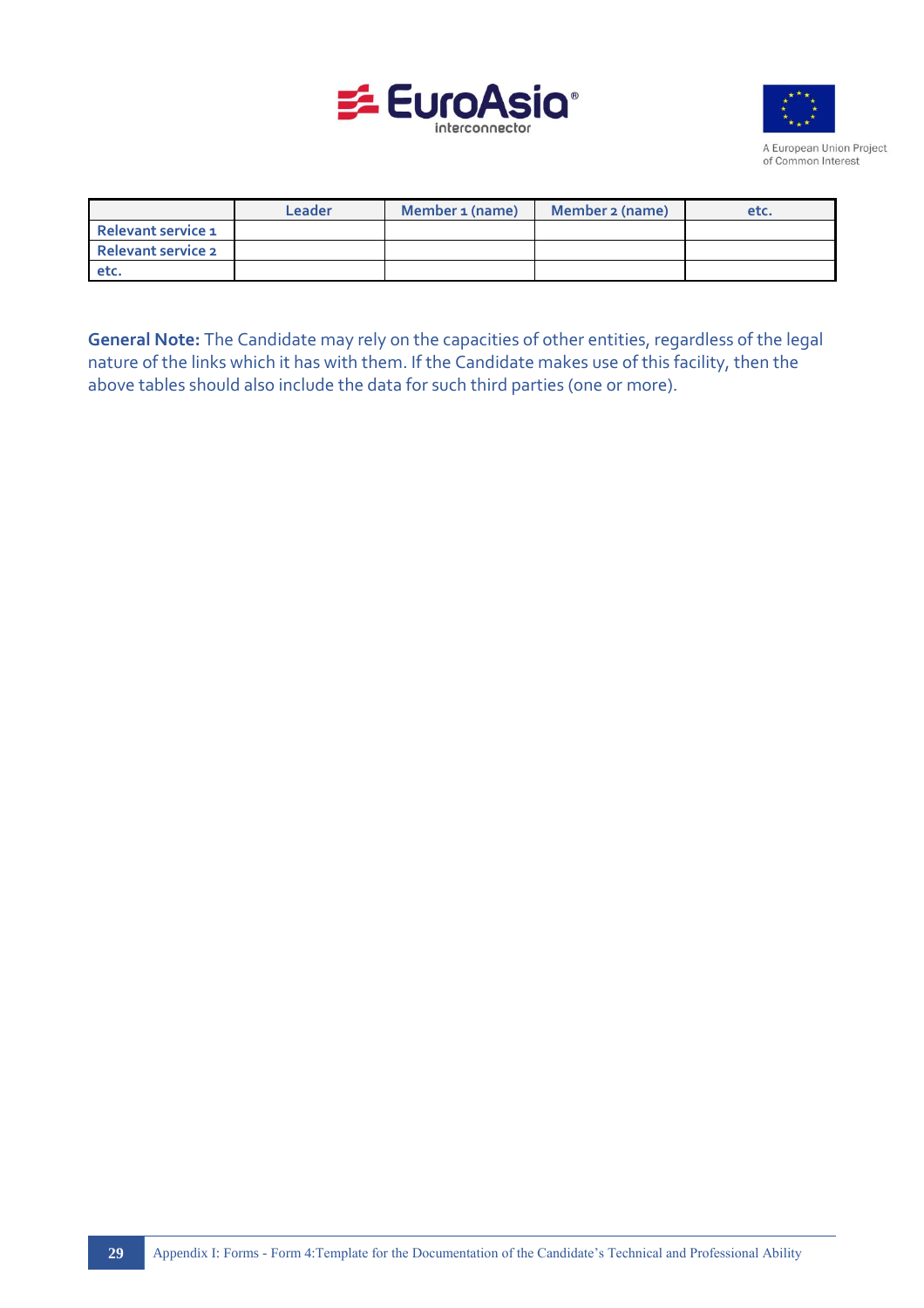



# **Form 5: Template for the Certification Regarding the Protection of Employees CERTIFICATION REGARDING THE PROTECTION OF EMPLOYEES**

**To: <name of Contracting Entity> Subject: <Tender procedure title>. Tender Procedure No.: Closing Date and Time for the Submission of Requests to Participate:**

*I solemnly certify that in preparing my tender, I shall take into consideration the obligations deriving from the provisions of the legislation on the protection of the employees and on working conditions currently in force in the places of execution of the Contract as specified in Article 2(3), and applicable to the place of execution of the Contract Scope.*

| Signature:                                 |  |
|--------------------------------------------|--|
| Name of Signatory:                         |  |
| Identity Card / Passport No. of Signatory: |  |
| Capacity of Signatory:                     |  |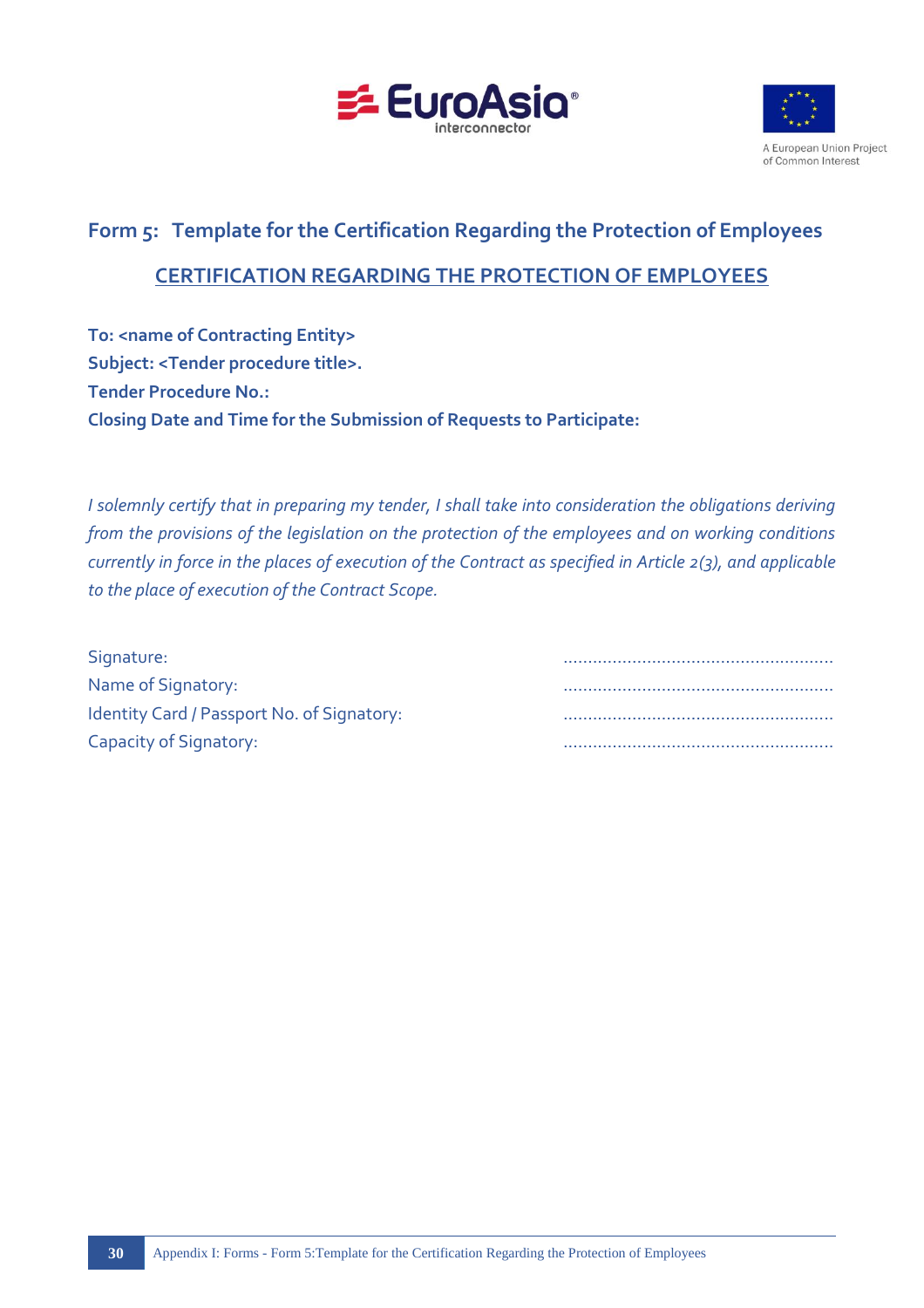



A European Union Project of Common Interest

# **Form 6: Template for the Declaration of Other Entities**

# **DECLARATION OF OTHER ENTITIES**

**To: <name of Contracting Entity> Subject: <Tender procedure title>. Tender Procedure No.: Closing Date and Time for the Submission of Requests to Participate:**

*Regarding the above subject, we <Name of Entity> guarantee you that in case the contract is awarded to <Name of successful economic operator>, we will place at his disposal the necessary resources in relation to <description of input in the Contract>. ⃰*

Yours sincerely,

| Signature of the Entity:                   |  |
|--------------------------------------------|--|
| Name of Signatory:                         |  |
| Identity Card / Passport No. of Signatory: |  |
| Capacity of Signatory:                     |  |

⃰The resources that will be at the disposal of the successful economic operator for the execution of the Contract should be explicitly set and analysed.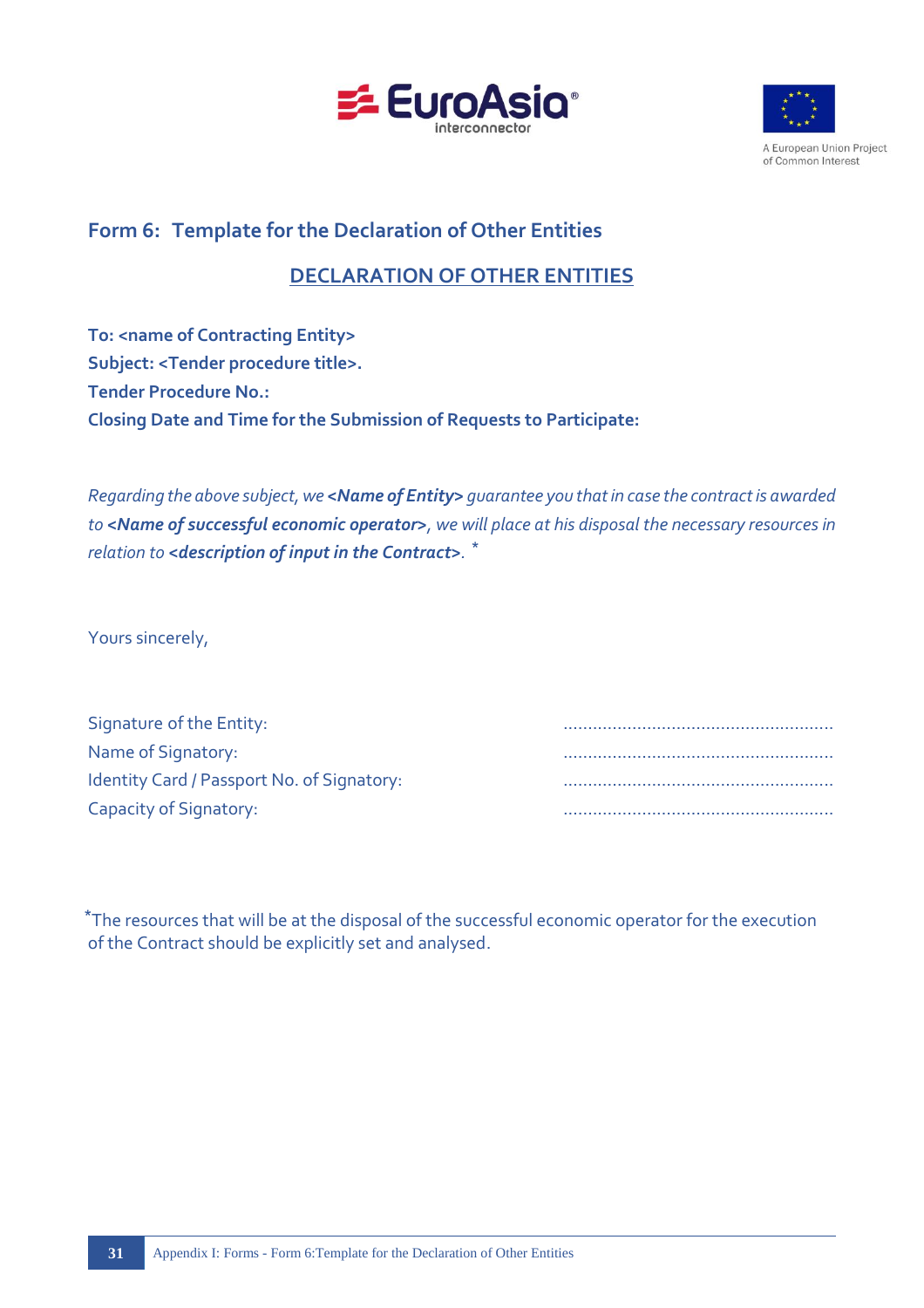



A European Union Project of Common Interest

# <span id="page-34-0"></span>**APPENDIX II: CONTRACT NOTICE**

**32** Appendix II: Contract Notice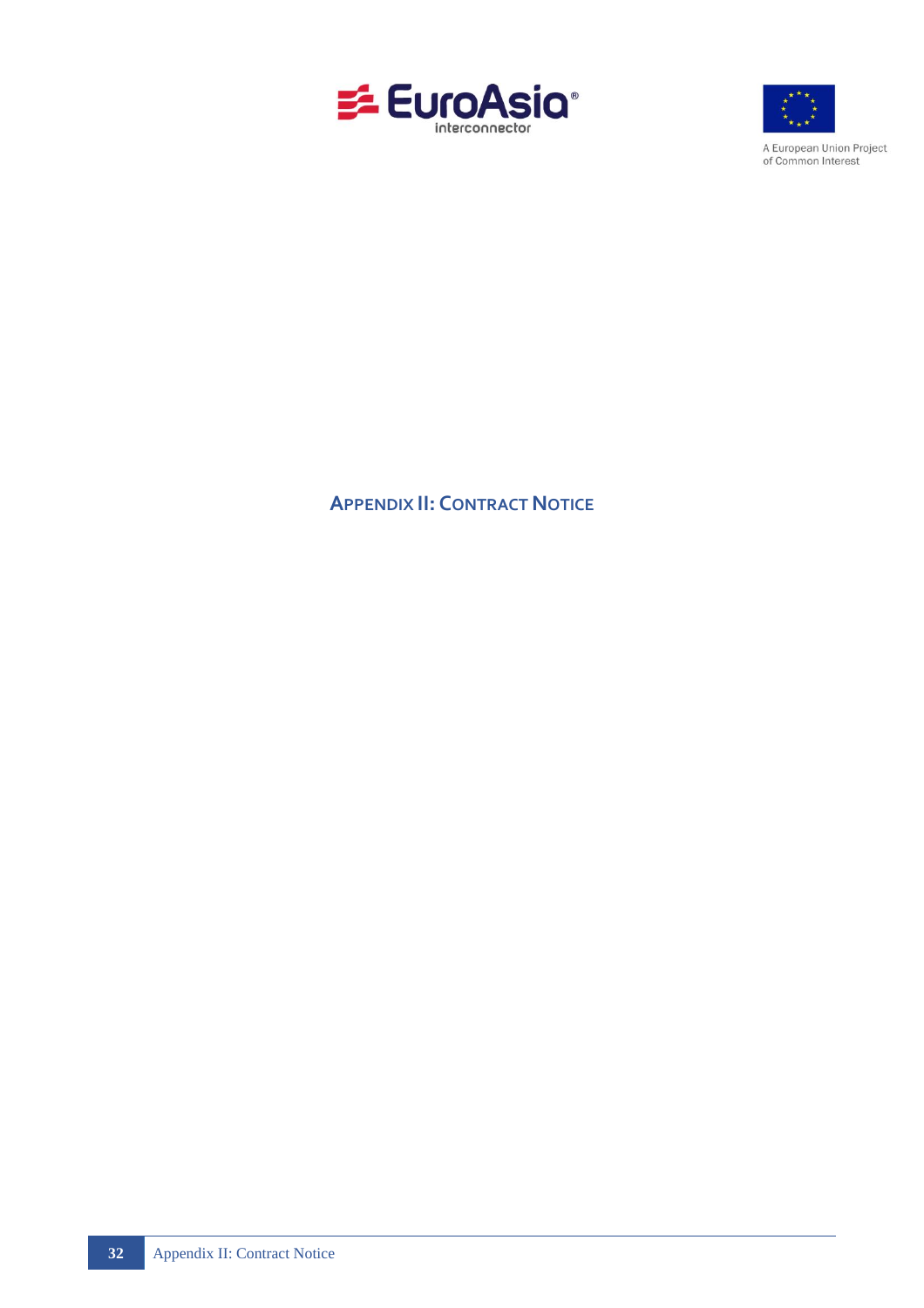This notice in TED website: http://ted.europa.eu/udl?uri=TED:NOTICE:165446-2018:TEXT:EN:HTML

#### **Cyprus-Nicosia: Electrical machinery, apparatus, equipment and consumables; lighting 2018/S 074-165446**

#### **Contract notice – utilities**

#### **Works**

#### Directive 2014/25/EU

#### **Section I: Contracting entity**

I.1) **Name and addresses** EuroAsia Interconnector Limited Quantum House: 25 Philippou Str., Agios Dometios Nicosia 2363 Cyprus Contact person: Marios Efthyvoulou Telephone: +357 22792200 E-mail: [procurement@euroasia-interconnector.com](mailto:procurement@euroasia-interconnector.com)  Fax: +357 22776799 NUTS code: CY **Internet address(es):**

Main address:<http://www.euroasia-interconnector.com/>

#### I.2) **Information about joint procurement**

#### I.3) **Communication**

The procurement documents are available for unrestricted and full direct access, free of charge, at: <www.euroasia-interconnector/procurement> Additional information can be obtained from the abovementioned address Tenders or requests to participate must be submitted to the abovementioned address

#### I.6) **Main activity**

**Electricity** 

#### **Section II: Object**

- II.1) **Scope of the procurement**
- II.1.1) **Title:**

EuroAsia Interconnector VSC-HVDC Converters

II.1.2) **Main CPV code** 31000000

II.1.3) **Type of contract Works** 

#### II.1.4) **Short description:**

EuroAsia Interconnector is a multi-terminal VSC-HVDC scheme which will connect Crete and Attica in Greece, Cyprus and Israel, and will comprise four converter stations with sea electrodes, interconnected by cables. The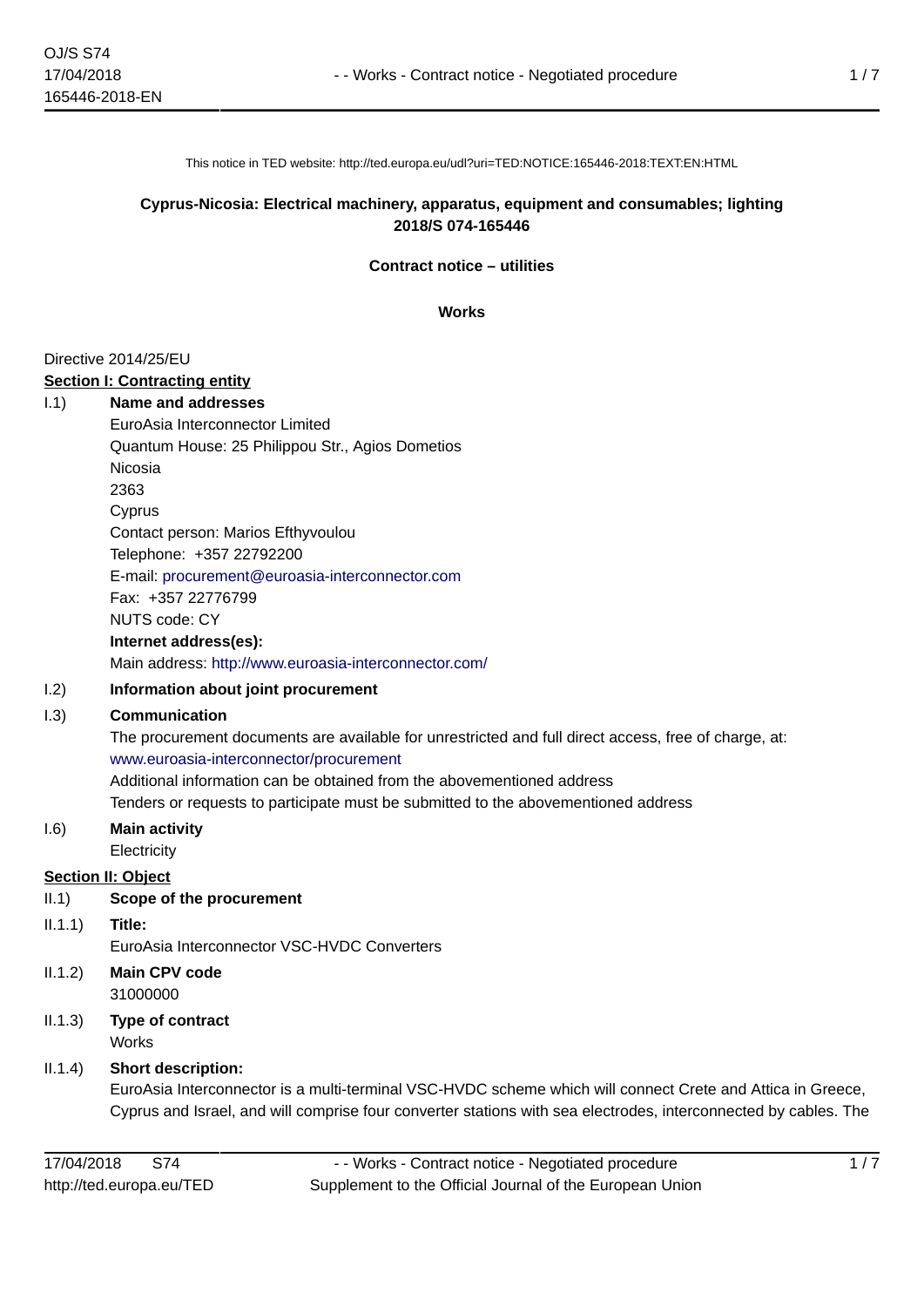initial development will allow the transfer of minimum 1 000 MW between converter stations and the envisaged voltage level will be ±400 kV or more.

This procurement process concerns the design, manufacture, testing, supply, installation and commissioning of the four HVDC-VSC Converters and the four sea-electrodes including the MVDC submarine cables that are needed to connect them together. One Converter and one sea-electrode will be installed in each location, namely Attica, Crete, Cyprus and Israel.

#### II.1.5) **Estimated total value**

Value excluding VAT: 1 020 000 000.00 EUR

- II.1.6) **Information about lots** This contract is divided into lots: no
- II.2) **Description**
- II.2.1) **Title:**
- II.2.2) **Additional CPV code(s)**

#### II.2.3) **Place of performance**

NUTS code: CY NUTS code: EL NUTS code: EL30 NUTS code: EL43 NUTS code: 00 Main site or place of performance:

The places of performance are Attica and Crete in Greece, Cyprus and Israel. Part of the Contract shall be executed offshore in the above locations.

#### II.2.4) **Description of the procurement:**

EuroAsia Interconnector is a multi-terminal VSC-HVDC scheme which will connect Crete and Attica in Greece, Cyprus and Israel, and will comprise four converter stations with sea electrodes, interconnected by cables. The initial development will allow the transfer of minimum 1 000 MW between converter stations and the envisaged voltage level will be ±400 kV or more. The scheme will be developed under four tender procedures:

- procurement of the VSC HVDC Converters.
- procurement of the HVDC submarine cables and land cables for Link 1: Israel Cyprus.
- procurement of the HVDC submarine cables and land cables for Link 2: Cyprus Crete.
- procurement of the HVDC submarine cables and land cables for Link 3: Crete Attica.

This tender procedure concerns the first of the abovementioned tender procedures and encompasses the design, manufacture, testing, supply, installation and commissioning of the 4 HVDC-VSC Converters and the

2 / 7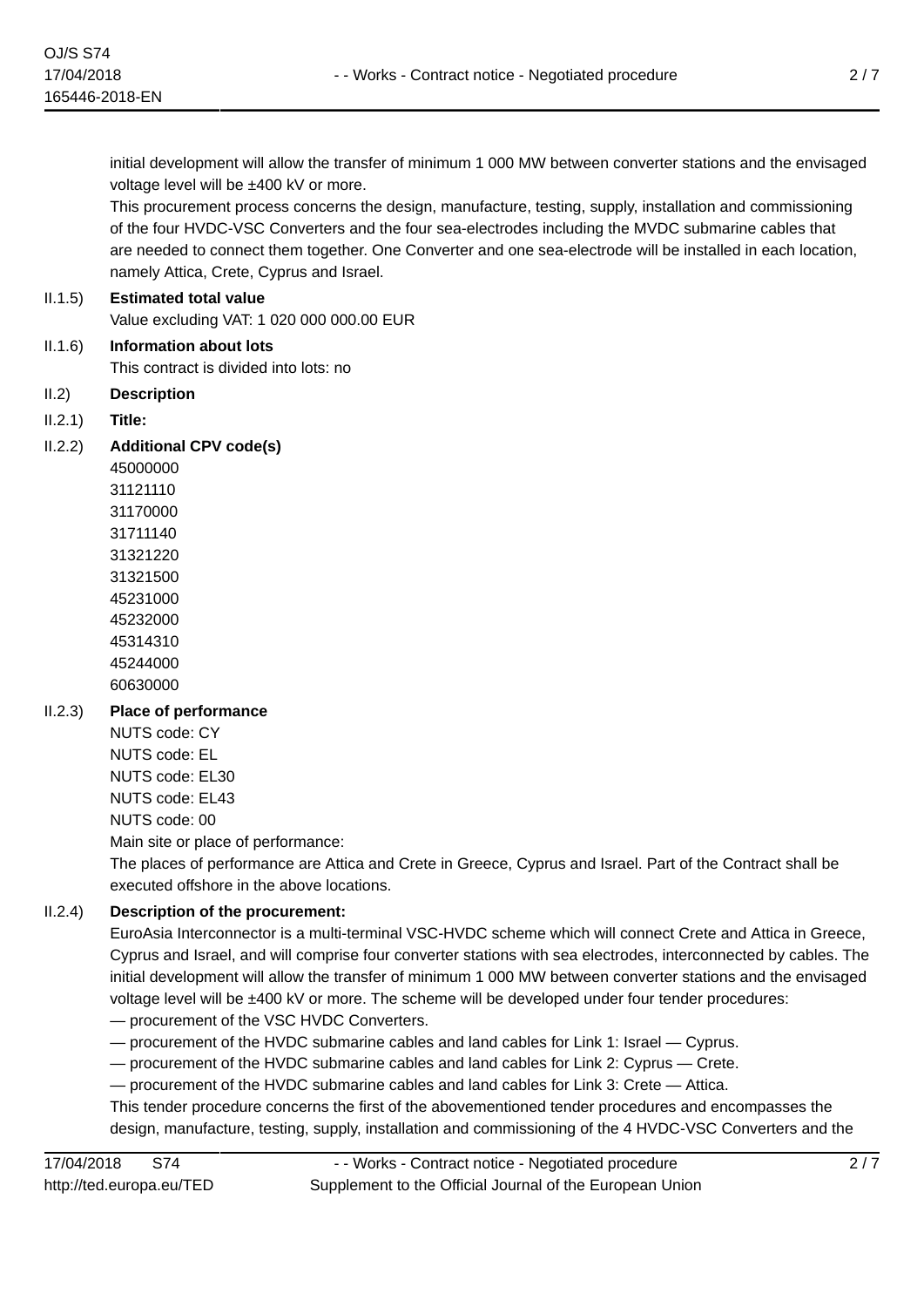The sea electrodes will be located:

— in Attica at a distance of 37 km from the landing point at a water depth of 30 m,

— in Crete at a distance of 10 km from the landing point at a water depth of 74 m,

— in Cyprus at a distance of 8 km from the landing point at a water depth of 40 m,

— in Israel at a distance of 46 km from the landing point at a water depth of 190 m.

#### II.2.5) **Award criteria**

Price is not the only award criterion and all criteria are stated only in the procurement documents

#### II.2.6) **Estimated value**

Value excluding VAT: 1 020 000 000.00 EUR

# II.2.7) **Duration of the contract, framework agreement or dynamic purchasing system** Duration in months: 48

This contract is subject to renewal: no

#### II.2.9) **Information about the limits on the number of candidates to be invited**

Envisaged minimum number: 1

Objective criteria for choosing the limited number of candidates:

The number of Tenderers will not be limited to maximum.

All qualified Candidates satisfying the objective criteria will be invited to participate in the Award stage of this negotiated procedure.

To qualify for participation in the Award stage, objective criteria / requirements for the personal situation, the economic and financial standing and the technical and professional ability of the Candidates must be satisfied. Details for the qualification requirements are provided in the "Invitation to Participate in Negotiated Process with prior Call for Competition" for the Contract with title "EuroAsia Interconnector VSC HVDC Converters" that can be found at <www.euroasia-interconnector/procurement>

The Economic Operators must request the access to the Ariba platform used for this Pre-qualification phase via email. Detailed information is available in the "Invitation to Participate in Negotiated Process with prior Call for Competition" for the Contract with title "EuroAsia Interconnector VSC HVDC Converters" that can be found at <www.euroasia-interconnector/procurement>

#### II.2.10) **Information about variants**

Variants will be accepted: no

#### II.2.11) **Information about options**

Options: yes Description of options: Details regarding options will be provided to qualified Candidates in the Tender Documents.

#### II.2.12) **Information about electronic catalogues**

#### II.2.13) **Information about European Union funds**

The procurement is related to a project and/or programme financed by European Union funds: yes Identification of the project: PCI 3.10

#### II.2.14) **Additional information**

EuroAsia Interconnector is a cluster Project of Common Interest (PCI 3.10) of the EU consisting of three PCIs: — PCI 3.10.1: Israel-Cyprus,

— PCI 3.10.2: Cyprus-Crete,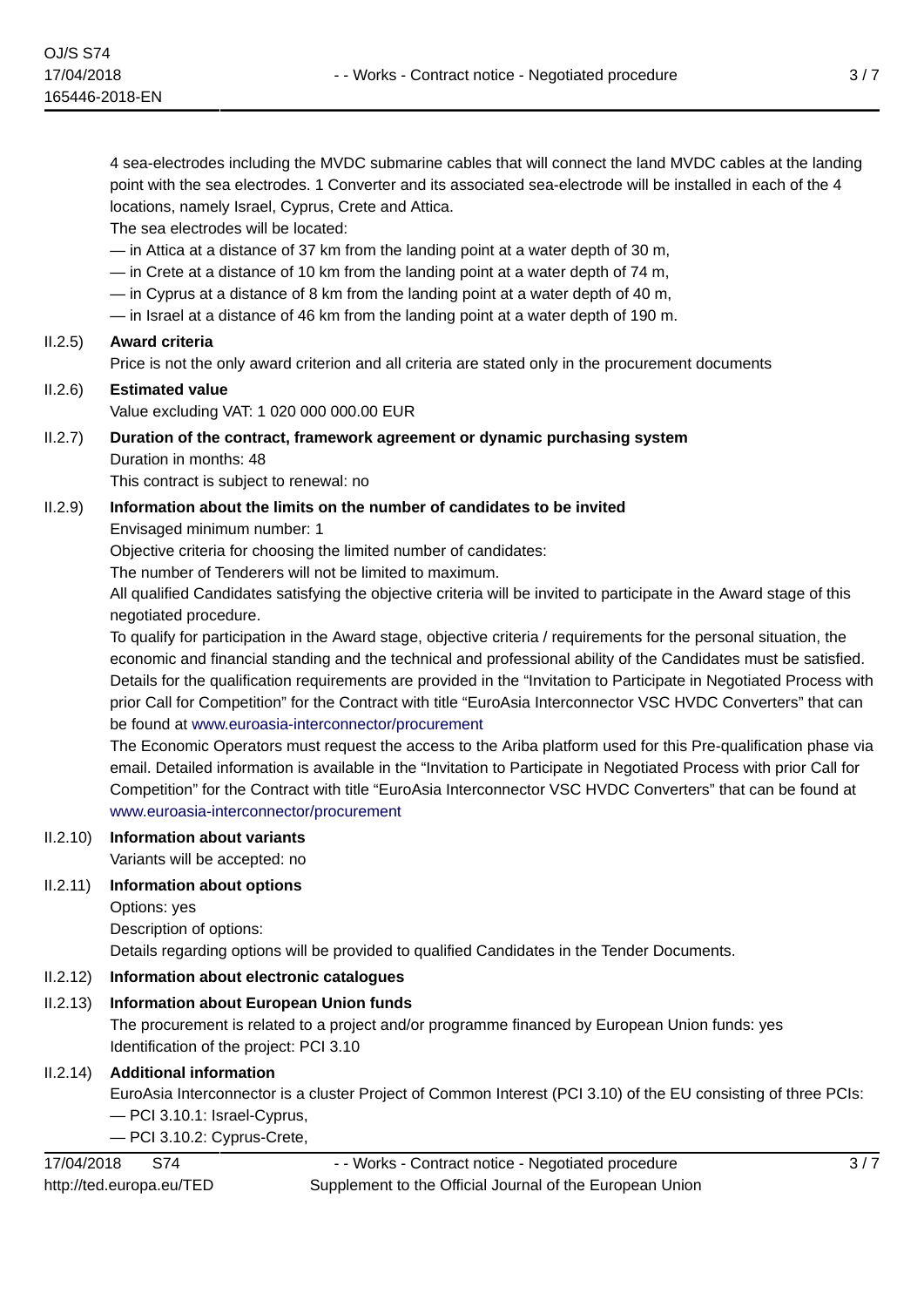— PCI 3.10.3: Crete-Attica.

The Project has been approved for grants by CEF in 2 occasions (Action 3.10.1-0028-CY-S-M-14 and Action 3.10.1-0004-CYEL-S-M-16).

#### **Section III: Legal, economic, financial and technical information**

#### III.1) **Conditions for participation**

III.1.1) **Suitability to pursue the professional activity, including requirements relating to enrolment on professional or trade registers**

List and brief description of conditions:

The full list and details on the requirements are provided in the "Invitation to Participate in Negotiated Process with prior Call for Competition" for the Contract with title "EuroAsia Interconnector VSC HVDC Converters" that can be found at <www.euroasia-interconnector/procurement>

To participate in the tender procedure, interested economic operators must meet the following requirements. Concerning their personal situation (Legal Requirements):

a. They must not have been convicted by final judgement and neither have admitted:

- participation in a criminal organisation,
- corruption,
- fraud,
- terrorist offences or offences linked to terrorist or inciting, aiding or abetting an offence,
- money laundering or terrorist financing,
- child labour and other forms of trafficking in human beings.

Exclusion is also applicable if the person convicted by final judgement or having admitted any of the above, is a member of an administrative, management or supervisory body of the Economic Operator or has powers of representation, decision or control therein.

b. They must not be in breach of their obligations relating to the payment of taxes or social security contributions as at the closing date for the submission of Tenders, where these have been established by a judicial or administrative decision having final and binding effect in accordance with the legal provisions of the Republic of Cyprus or with those of the country where they are established.

It is noted that the Contracting Entity can exclude an Economic Operator from participation in the procurement procedure where it can demonstrate by any appropriate means that the Economic Operator is in breach of its obligations relating to the payment of taxes or social security contributions.

c. They must not be bankrupt or the subject of insolvency or winding-up proceedings, their assets must not have administered by a liquidator or by the court, they must not be in an arrangement with creditors, their business activities must not be suspended, and they must not be in any analogous situation arising from a similar procedure under national laws and regulations.

d. They must not be guilty of grave professional misconduct which renders their integrity questionable, as this can be demonstrated by the Contracting Entity by appropriate means.

e. They must not have entered into agreements with other Economic Operators aimed at distorting competition, where the Contracting Entity has reasonably plausible indications to conclude so.

f. They must not have a conflict of interest that cannot be effectively remedied without excluding them from participation in the tender procedure.

g. They must not have distorted the competition from the prior involvement in the preparation of the procurement procedure, unless this can be effectively remedied without excluding them from participation in the tender procedure.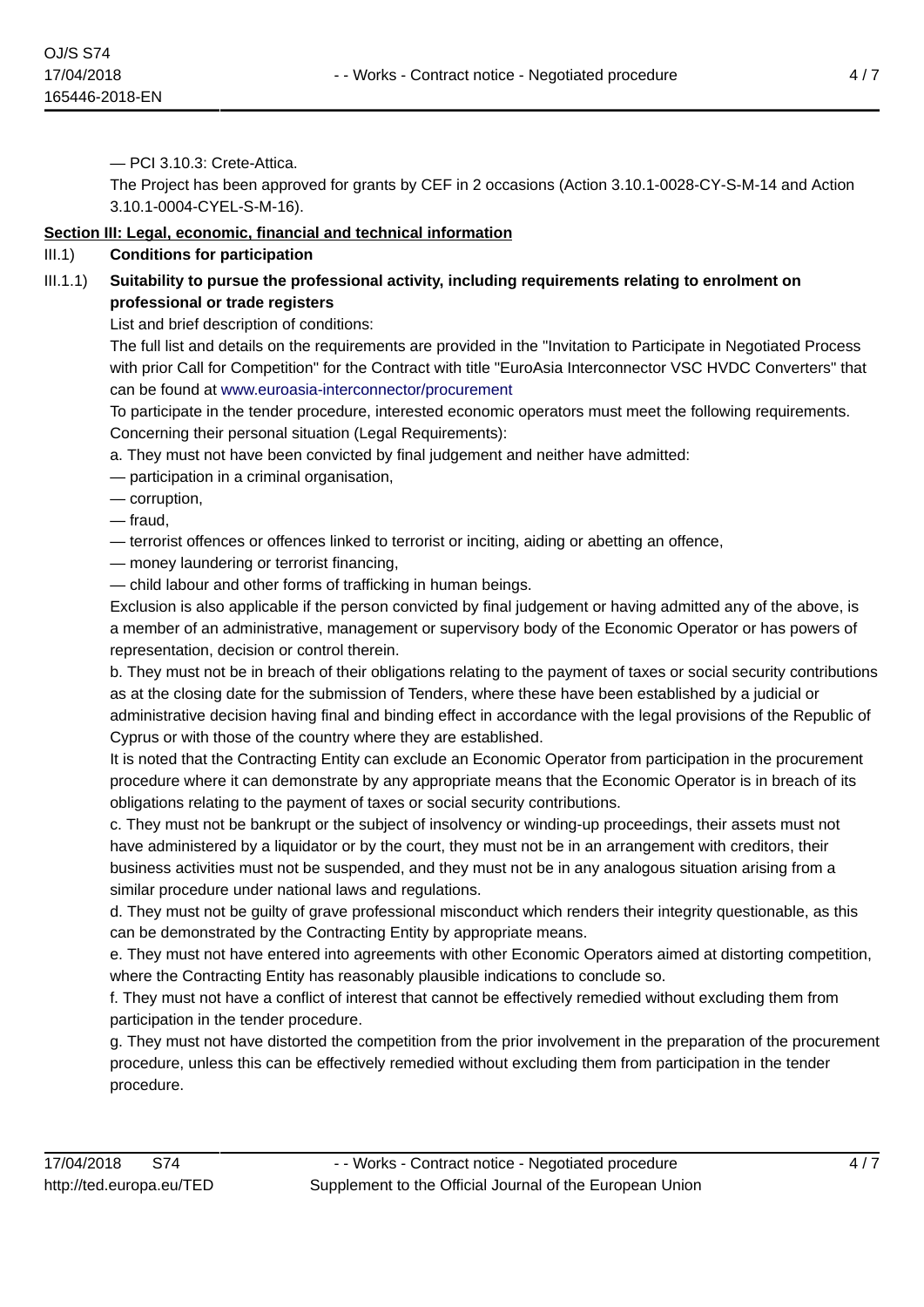h. They must not have shown significant or persistent deficiencies in the performance of a substantive requirement under a prior public contract, a prior contract with a contracting entity or a prior concession contract which led to early termination of that prior contract, damages or other comparable sanctions.

i. They must not be guilty of serious misrepresentation in supplying the information required for the verification of the absence of grounds for exclusion or the fulfilment of the selection criteria, must not have withheld such information or are not able to submit the supporting documents required.

If the Candidate is a consortium of natural and/or legal persons, the above requirements must be met by all consortium members.

The same requirements must be met by the entities whose capacities the Candidate is invoking. Further requirements / conditions and the forms to be submitted can be found in the invitation at [www.euroasia](www.euroasia-interconnector/procurement)[interconnector/procurement](www.euroasia-interconnector/procurement)

- III.1.2) **Economic and financial standing** Selection criteria as stated in the procurement documents
- III.1.3) **Technical and professional ability** Selection criteria as stated in the procurement documents

#### III.1.4) **Objective rules and criteria for participation**

List and brief description of rules and criteria:

The objective rules and criteria for participation are described in the "Invitation to Participate in Negotiated Process with prior Call for Competition" for the Contract with title "EuroAsia Interconnector VSC HVDC Converters" that can be found at <www.euroasia-interconnector/procurement>

It is noted that the Contracting Entity does not intend to limit the number of participants / tenderers to a maximum number and all qualified Candidates will be invited to the Award stage of the process. The Contracting Entity reserves the right to perform inspections of a Candidate's premises and/or work sites in order to verify the information given under this Pre-qualification stage.

III.1.5) **Information about reserved contracts**

#### III.1.6) **Deposits and guarantees required:**

Submission of deposits and/or guarantees is not required during the Pre-qualification stage. The participation guarantee required during the Award Stage, as well as any other guarantees / deposits that will be required during the tender process and/or from the awarded Tenderer / Contractor will be defined in the Tender Documents that will be provided to qualified Candidates.

III.1.7) **Main financing conditions and payment arrangements and/or reference to the relevant provisions governing them:**

Details will be provided in the Tender Documents that will be provided to qualified Candidates.

III.1.8) **Legal form to be taken by the group of economic operators to whom the contract is to be awarded:** Consortia are not obliged to take a specific legal form in order to participate in the tender procedure. However, if applicable, the awarded Consortium may be requested to take a specific legal form before the signing of the Contract.

Interested Economic Operators should note that the awarded tenderer may be required to enter into an Interface Agreement with the awarded tenderers of the other procurement procedures related with the implementation of the EuroAsia Interconnector as these are defined in Section II.2.4.

#### III.2) **Conditions related to the contract**

III.2.2) **Contract performance conditions:**

# III.2.3) **Information about staff responsible for the performance of the contract**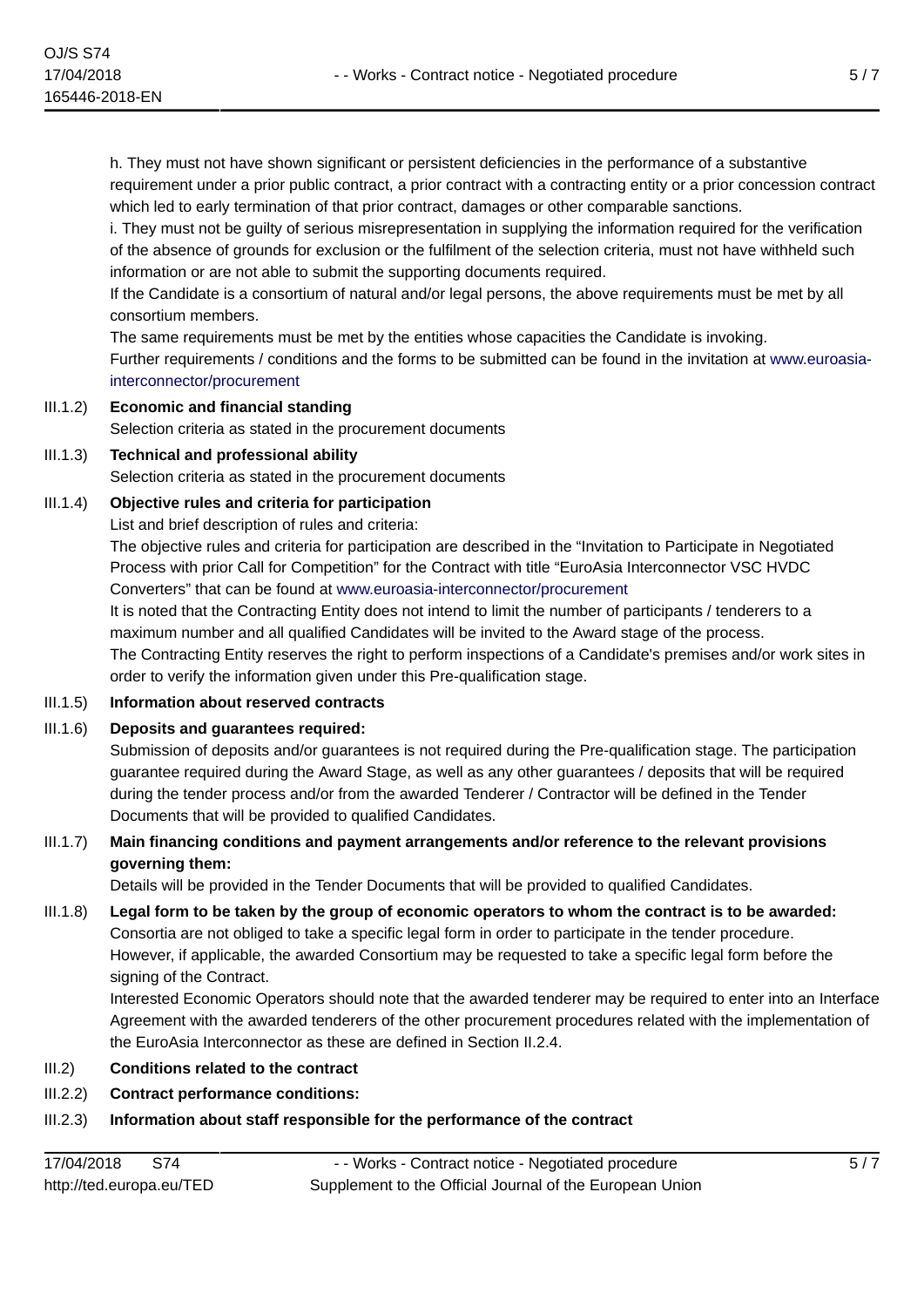#### **Section IV: Procedure**

IV.1) **Description**

- IV.1.1) **Type of procedure** Negotiated procedure with prior call for competition
- IV.1.3) **Information about a framework agreement or a dynamic purchasing system**
- IV.1.4) **Information about reduction of the number of solutions or tenders during negotiation or dialogue** Recourse to staged procedure to gradually reduce the number of solutions to be discussed or tenders to be negotiated
- IV.1.6) **Information about electronic auction**
- IV.1.8) **Information about the Government Procurement Agreement (GPA)** The procurement is covered by the Government Procurement Agreement: no
- IV.2) **Administrative information**
- IV.2.1) **Previous publication concerning this procedure**
- IV.2.2) **Time limit for receipt of tenders or requests to participate** Date: 20/06/2018 Local time: 11:00
- IV.2.3) **Estimated date of dispatch of invitations to tender or to participate to selected candidates**
- IV.2.4) **Languages in which tenders or requests to participate may be submitted:** English
- IV.2.6) **Minimum time frame during which the tenderer must maintain the tender**
- IV.2.7) **Conditions for opening of tenders**

#### **Section VI: Complementary information**

VI.1) **Information about recurrence**

This is a recurrent procurement: no

- VI.2) **Information about electronic workflows**
- VI.3) **Additional information:**
- VI.4) **Procedures for review**

#### VI.4.1) **Review body**

Appeals Committee Quantum House: 25 Philippou Str., Agios Dometios Nicosia 2363 Cyprus Telephone: +357 22792200 E-mail: [appeals@euroasia-interconnector.com](mailto:appeals@euroasia-interconnector.com)  Fax: +357 22776799

#### VI.4.2) **Body responsible for mediation procedures**

#### VI.4.3) **Review procedure**

Precise information on deadline(s) for review procedures:

Every Economic Operator being interested in the conclusion of a contract with the Contracting Entity shall be entitled to contest, by lodging an appeal, any enforceable act of the Contracting Entity related to the tender procedure which they consider as affecting their interests in an unlawful manner.

17/04/2018 S74 http://ted.europa.eu/TED